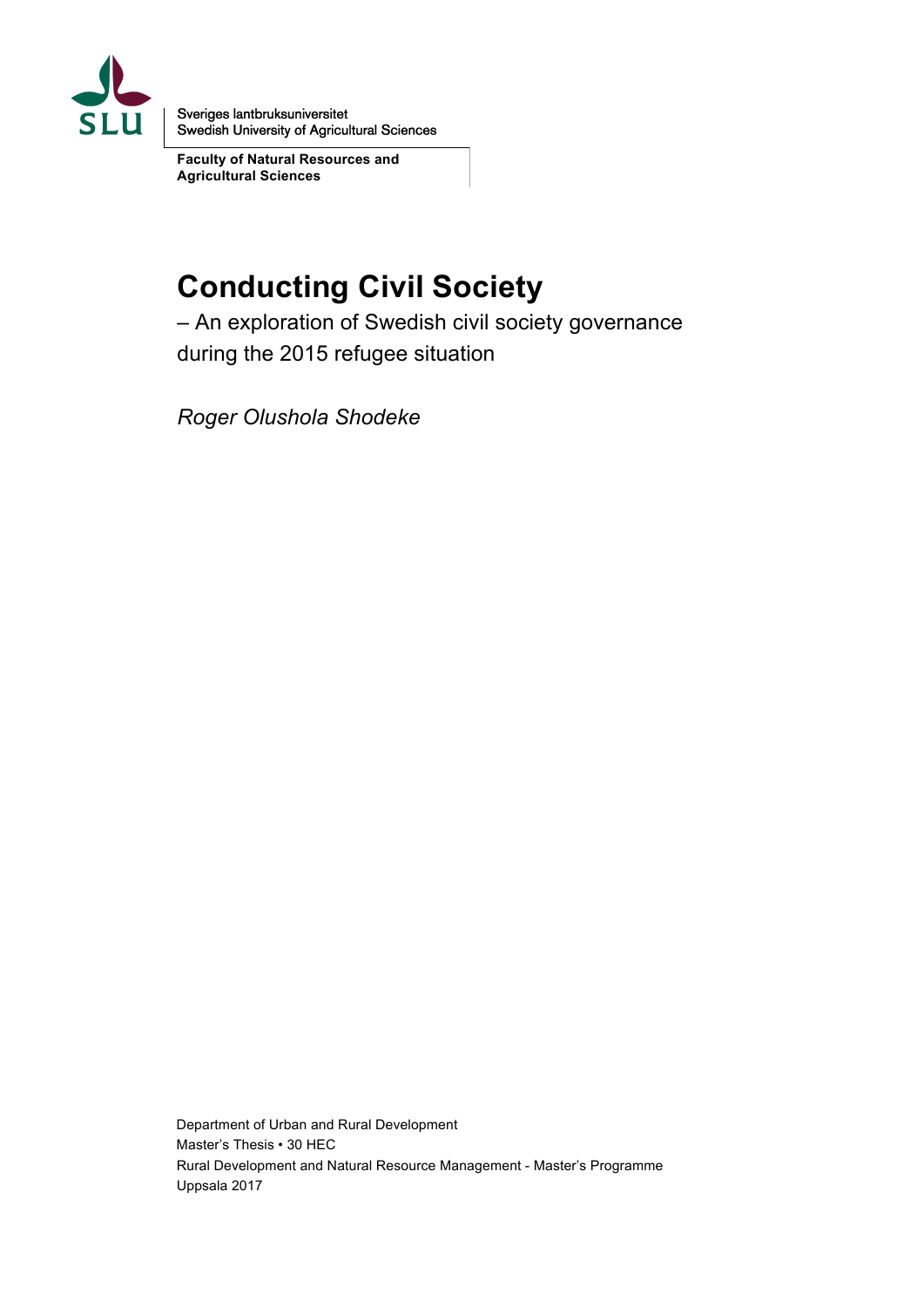### **Conducting Civil Society**

- An exploration of Swedish civil society governance during the 2015 refugee situation

### *Roger Olushola Shodeke*

| Supervisor:                                           | Kiell Hansen, Swedish University of Agricultural Sciences,                                         |
|-------------------------------------------------------|----------------------------------------------------------------------------------------------------|
|                                                       | Department of Urban and Rural Development.                                                         |
| Examiner:                                             | Orian Bartholdson, Swedish University of Agricultural Sciences,                                    |
|                                                       | Department of Urban and Rural Development.                                                         |
| Credits: 30 HEC                                       |                                                                                                    |
| Level: Second cycle, A2E                              |                                                                                                    |
|                                                       | <b>Course title:</b> Master's thesis in Rural Development and Natural Resource Management          |
| Course code: EX0777                                   |                                                                                                    |
|                                                       | <b>Programme/Education:</b> Rural Development and Natural Resource Management – Master's Programme |
| <b>Place of publication: Uppsala</b>                  |                                                                                                    |
| Year of publication: 2017                             |                                                                                                    |
| <b>Online publication:</b> http://stud.epsilon.slu.se |                                                                                                    |

**Keywords:** Refugee, Governmentality, Civil Society, New Social Movements, New Public Management

**Sveriges lantbruksuniversitet Swedish University of Agricultural Sciences**

Faculty of Natural Resources and Agricultural Sciences Department of Urban and Rural Development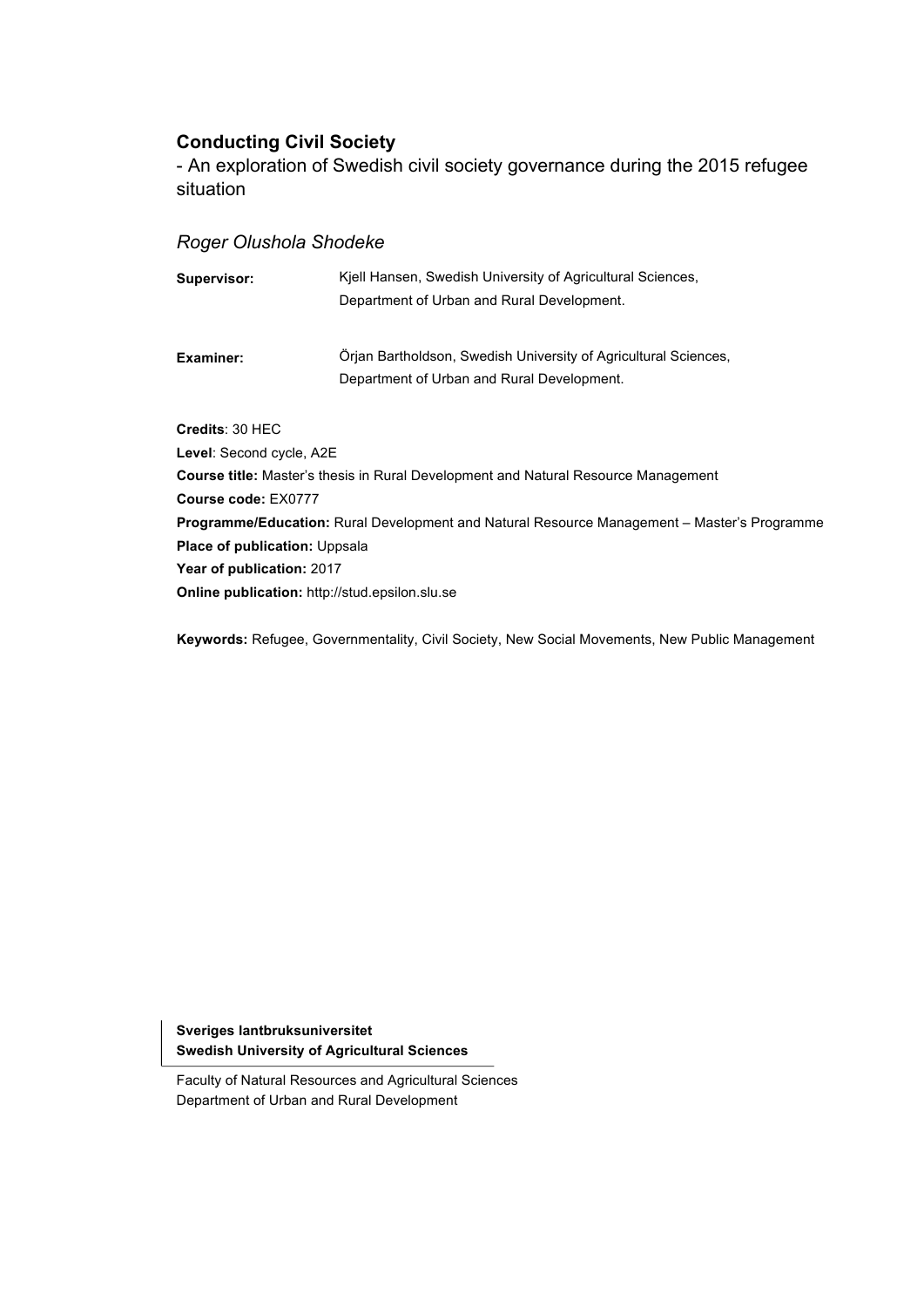### **Abstract**

The influx of refugees to Europe in the latter part of 2015 triggered a number of significant responses across the continent. In Sweden, civil society organisations (CSOs) played a crucial role in both welcoming and responding to the needs of arriving refugees. This thesis draws on New Social Movement and governmentality theories in analysing the changing role of CSOs in Sweden. Focussing predominantly on the development of one CSO as a case study, it discusses the extent to which liberalisation in the public sector and an increase in New Public Management techniques are affecting the characteristics of Swedish CSOs.

**Keywords:** Refugee, Governmentality, Civil Society, New Social Movements, New Public Management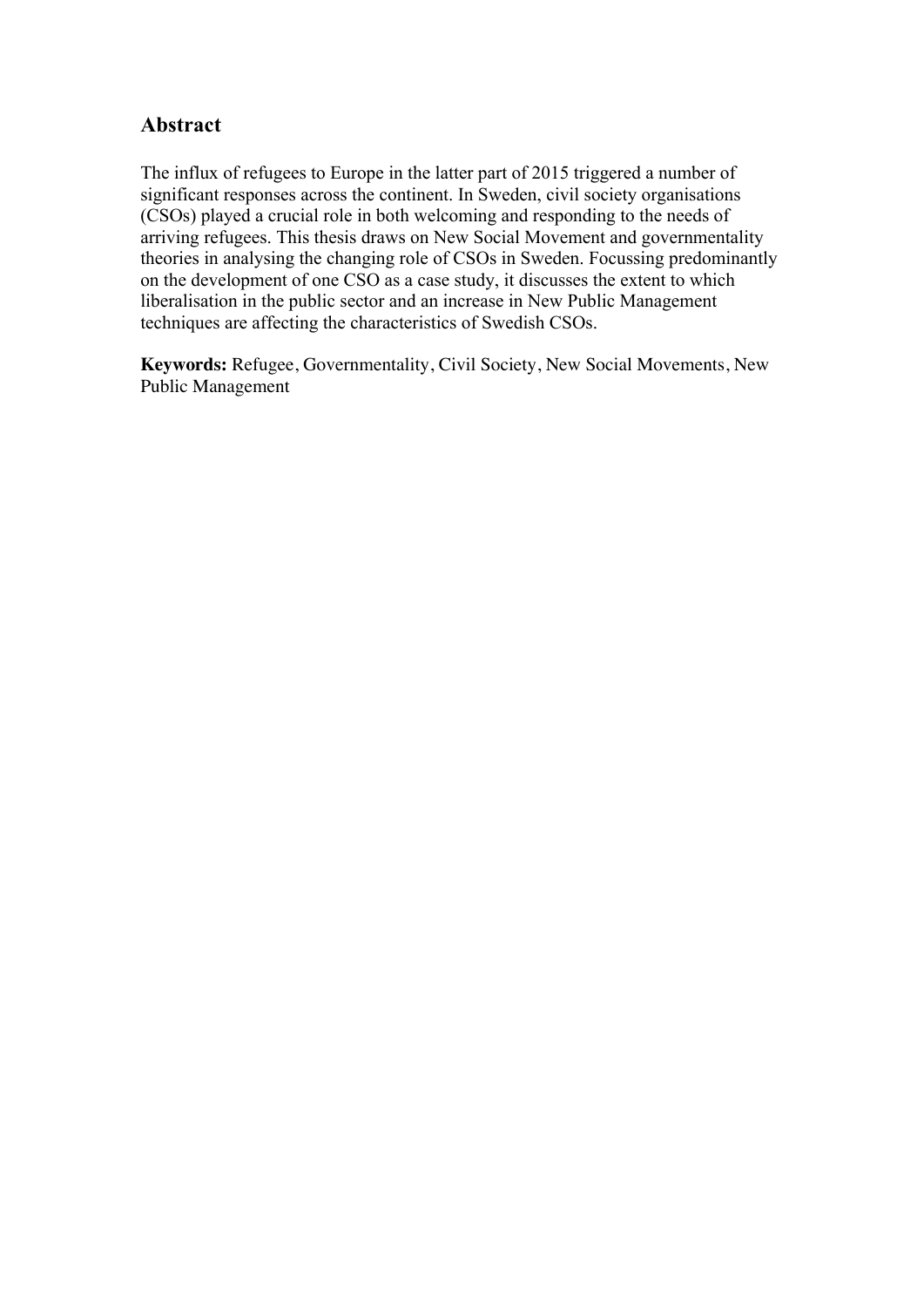# **Acknowledgements**

I would like to thank my supervisor Kjell Hansen for his guidance and my friends and family for their support.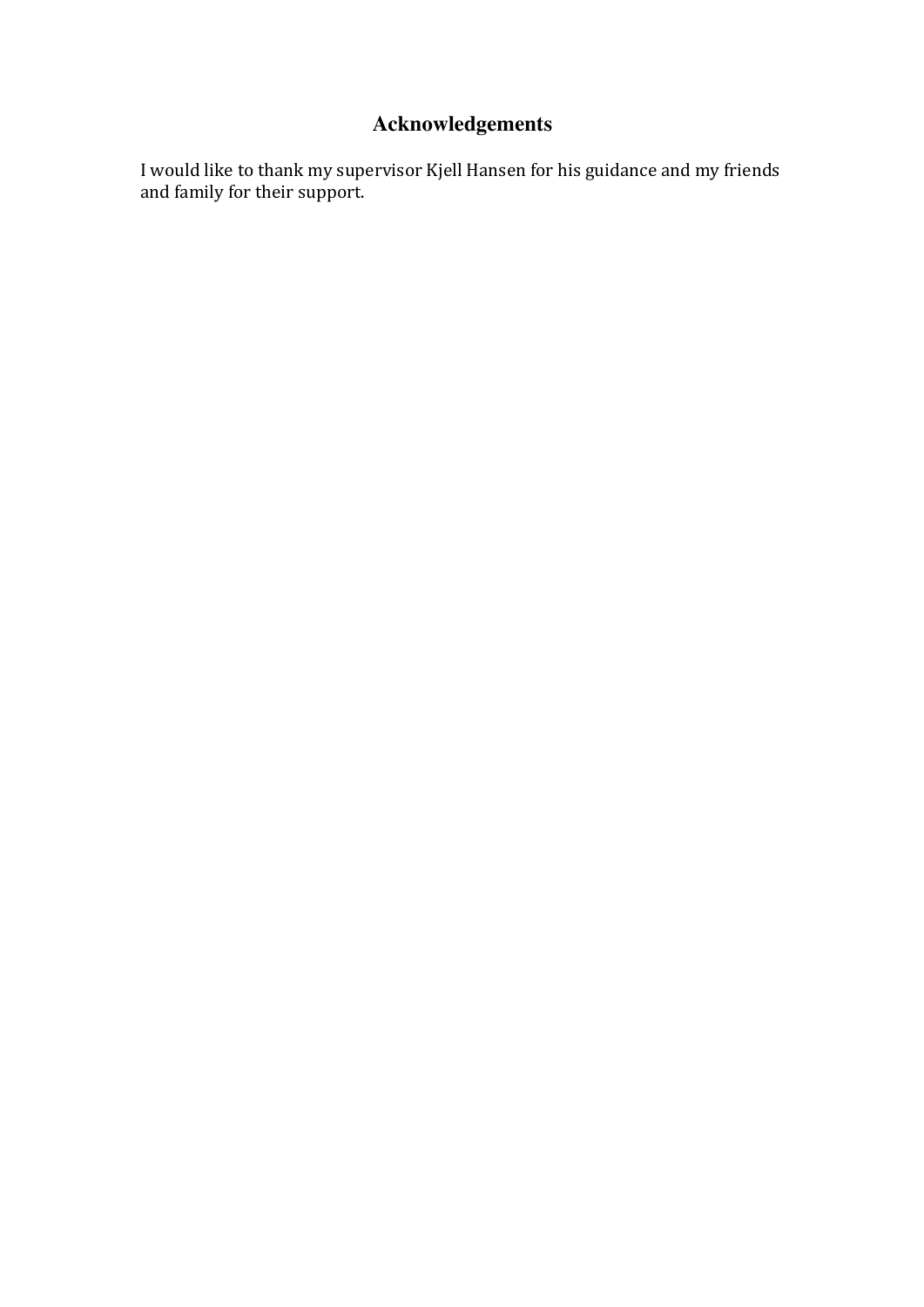# **Table of Contents**

| 2.1 Bypassing, transcending or subverting the established institutional order:  12 |  |
|------------------------------------------------------------------------------------|--|
|                                                                                    |  |
|                                                                                    |  |
|                                                                                    |  |
|                                                                                    |  |
|                                                                                    |  |
|                                                                                    |  |
|                                                                                    |  |
|                                                                                    |  |
|                                                                                    |  |
|                                                                                    |  |
|                                                                                    |  |
|                                                                                    |  |
|                                                                                    |  |
|                                                                                    |  |
|                                                                                    |  |
|                                                                                    |  |
|                                                                                    |  |
|                                                                                    |  |
|                                                                                    |  |
|                                                                                    |  |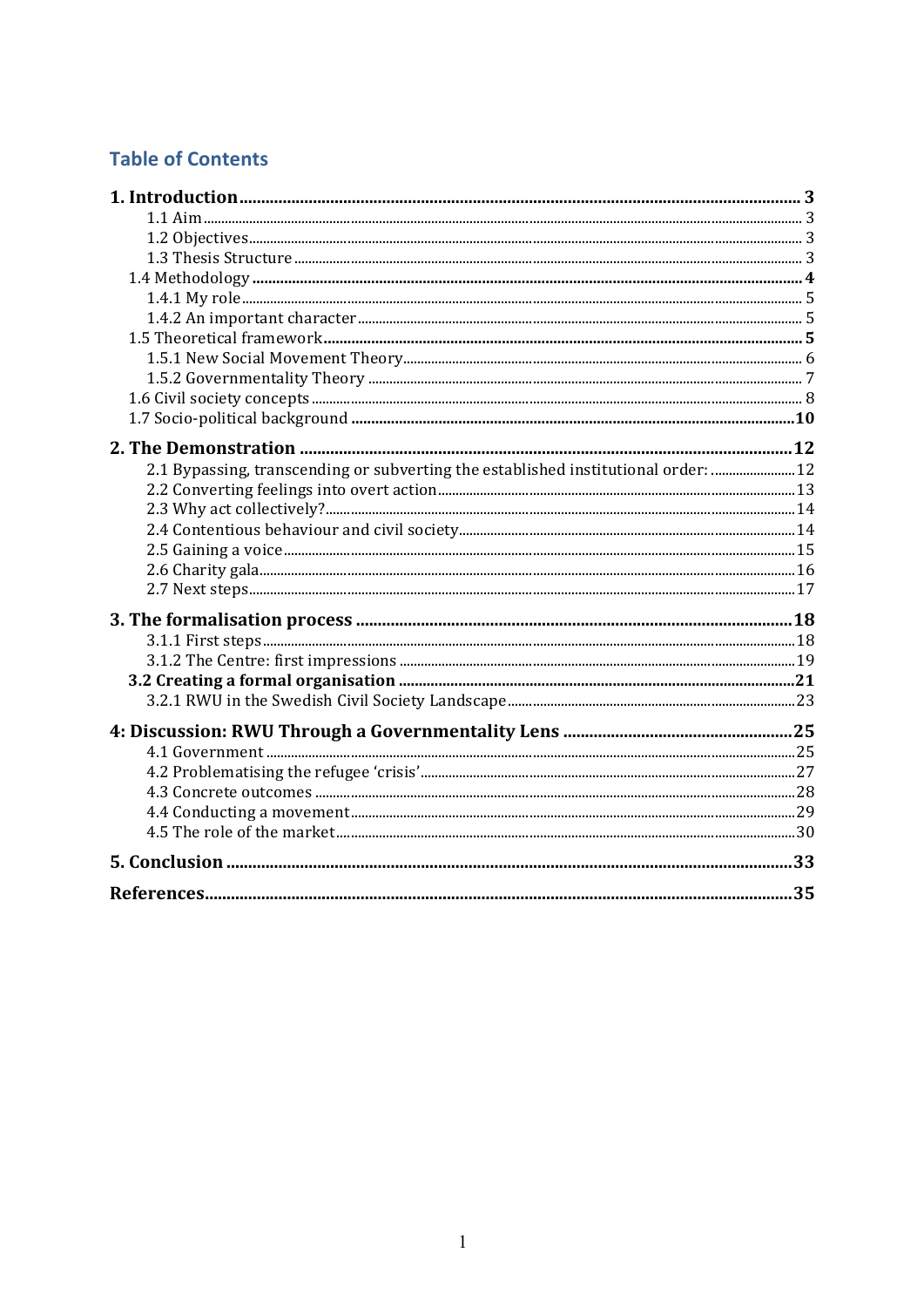"Sparkly beaches, serene coves, a grand castle and jaw-dropping vistas: just a few of the reasons the one-time fishing village of Bodrum is a Turkish hotspot" writes Hannah Summer for the Lonely Planet tourist guide (2014). Another reason, although less publicised, is its proximity to Kos, Greece and what this means to the stream of refugees seeking passage to Europe. By night, the lights of Kos are so enticingly close, it seems one can almost reach out and touch them; a short boat ride all that separates a person from a new life in the European Union.

On the night of the 1<sup>st</sup> September 2015, Abdullah Kurdi, his wife Rehanna and their two young sons Ghalib and Alan climbed into a small rubber vessel designed for 8 people, along with 12 other Syrians. The next day, the body of three-year-old Alan Kurdi, washed up on a Turkish beach, appeared on the covers of newspapers around the world. This shocking image provoked a myriad of responses, humanizing the on-going catastrophe and giving a face to the term "refugee crisis" that had hitherto rested emotionlessly on the pages of newspapers, doing no justice to the human lives lost on a daily basis.

In Uppsala, the immediate response of several people was to organize a demonstration. Maria, an activist and one of the main organisers of the event had taken to Facebook only days before and announced the upcoming day of action, something she herself envisaged would draw a small crowd and raise a little more public interest in the plight of refugees. What followed was the largest demonstration that the city had recorded since the 1980s and subsequently the launch of the organization Refugees Welcome Uppsala.

I arrived at the demonstration joining a procession of thousands making their way through the streets of Uppsala. For months people had been discussing the plight of refugees in the Mediterranean Sea and now there was finally an outlet for their frustrations; this was an opportunity to be a part of something bigger than themselves, to be heard, to be visible, to make a difference.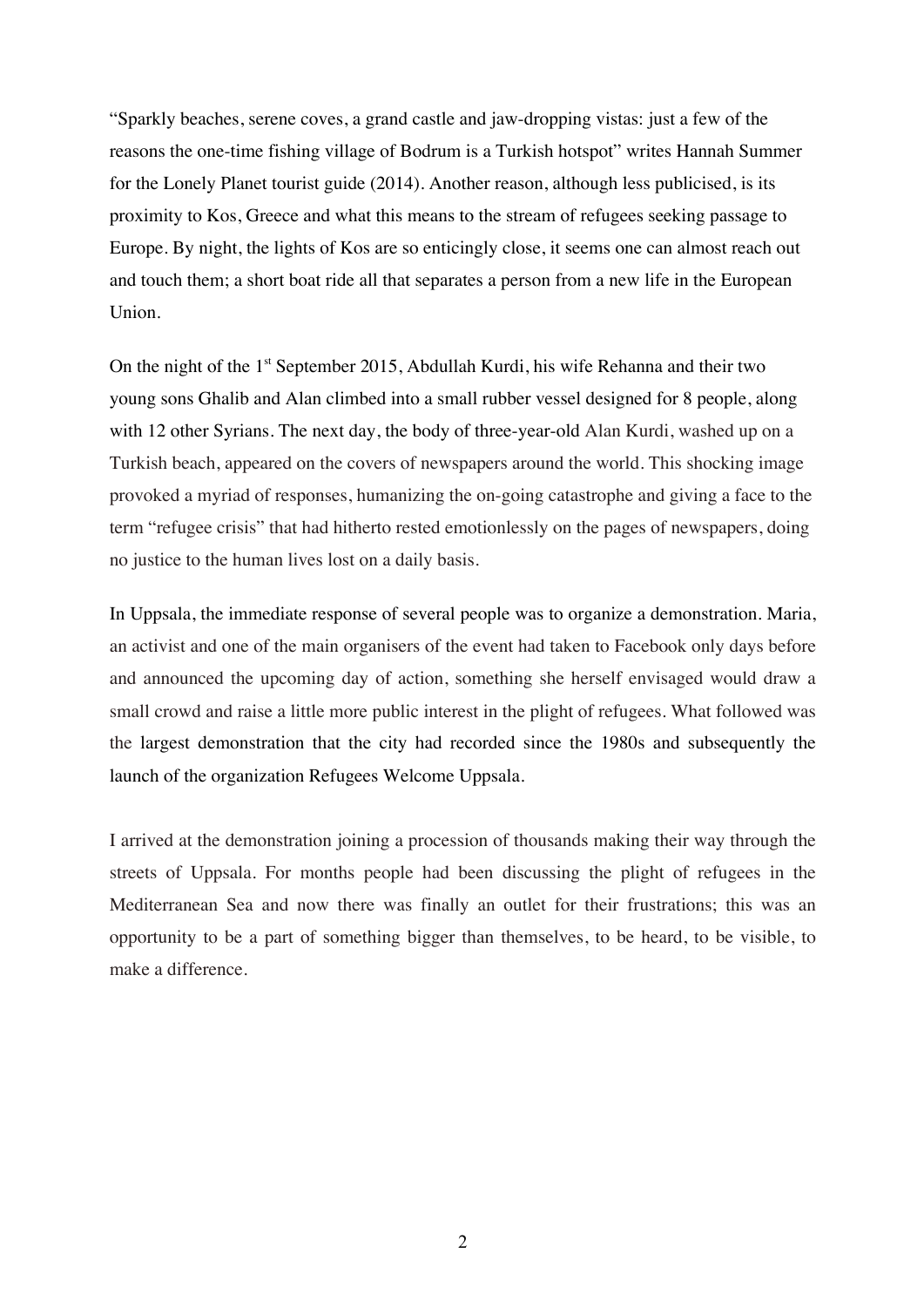# **Introduction**

#### *Aim*

This thesis is the result of my work as a volunteer and member of the board of the organisation Refugees Welcome Uppsala (henceforth RWU). Its aim is to explore the rise and development of a civil society movement, from its spontaneous beginning, to its development into a civil society organisation (CSO) committed to promoting the reception of refugees in Uppsala, Sweden. Through doing so, my intention is manifold; firstly, I seek to understand the factors that encouraged engagement with the Refugees Welcome movement. I will question how the refugee situation in Sweden gave rise to protest and what the implications of this were. Additionally, I wish to highlight the processes that led to participants choosing to establish a formal organisation. Finally, I will discuss these processes within the broader context of Swedish governance, questioning how governance affected the extent to which participants were able to achieve their initial goals.

#### *Objectives*

Rather than testing a formal hypothesis, this study is descriptive and explorative, seeking to form a deeper understanding of the driving forces behind Swedish civil society formation, development and behaviour and how this is linked to governance. My primary objectives are as follows:

- To describe and analyse the process of mobilisation;
- To describe and analyse the process of formalisation;
- To link the case of RWU to macro processes of governmentality and thus situate my work within a broader theoretical perspective.

#### *Thesis Structure*

In order to achieve my objectives, I approach the layout in the following way: I begin by presenting the theories that form the basis of my analysis and discussion. Next, in order to orient the reader, I provide a short historical section in which I describe the development of the welfare state and civil society in Sweden. I follow this with two chapters that through description and analysis follow the development of RWU from protest to CSO. Finally, the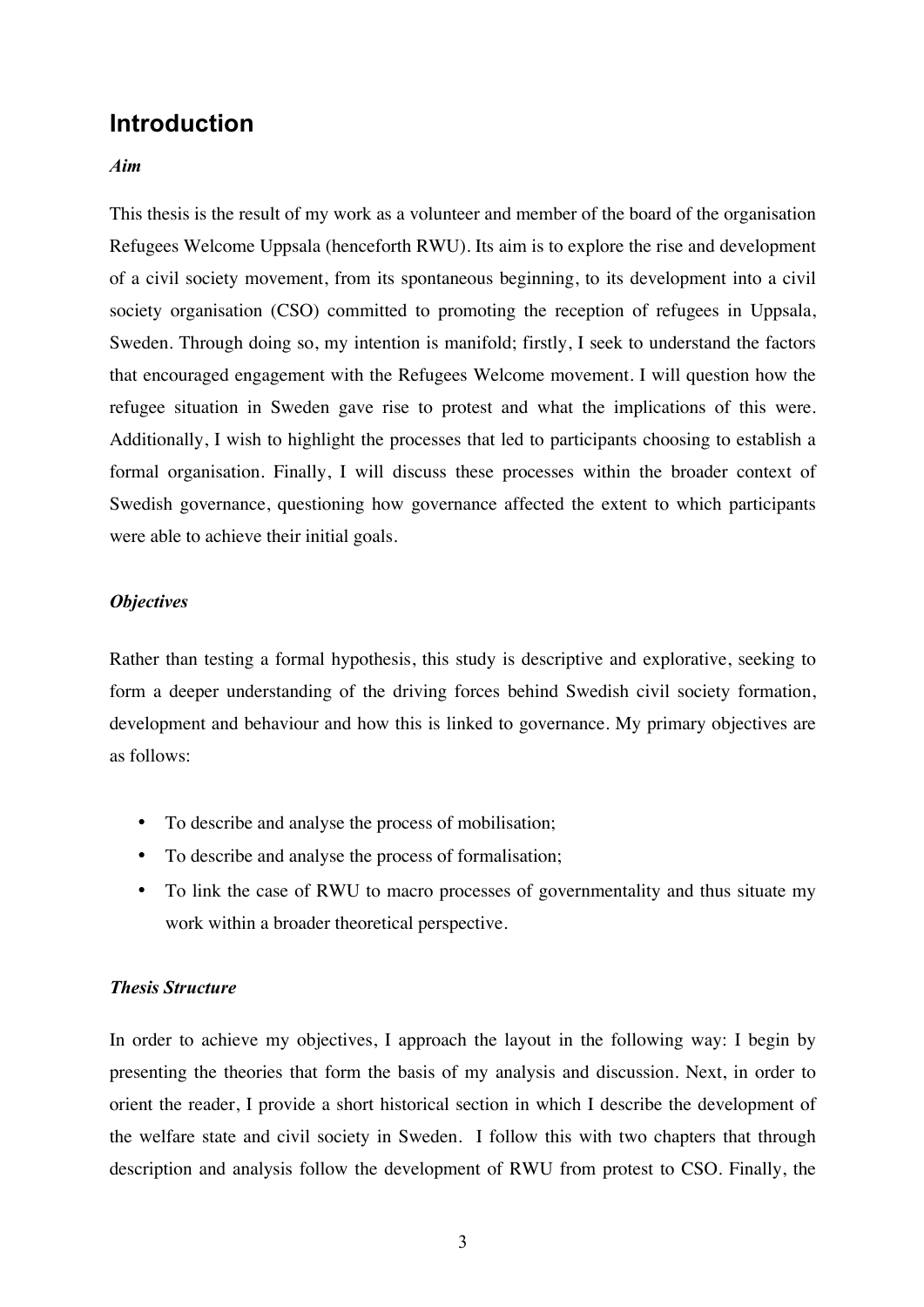discussion chapter seeks to place the earlier descriptions and analysis within the broader context of refugee reception and civil society conduct in Sweden. I conclude with a brief summary and some personal reflections on the relevance of this work.

#### **Methodology**

This thesis is predominantly based on participant observation. As a qualitative study method, participant observation can be distinguished from direct observation in that it assumes a researcher is an active participant rather than a passive observer. Thus it usually requires an extended period of time in which a researcher interacts with and becomes part of the study setting. In this case, my observations began as a participant in the demonstration mentioned above and continued throughout around six-month period of subsequent volunteer work. The descriptive writing in this thesis is therefore the outcome of these months of observations, field notes and personal reflections. These observations are complemented by semi-structured interviews conducted with six key informants during the course of the study. These include staff of the Uppsala Municipality and volunteers of RWU and were usually around thirty minutes in length. The longest, most in depth interview was conducted with Maria, the central figure in my writing. This interview was around seventy minutes in length and was complimented by follow up emails.

I refer to my approach as primarily ethnographic in nature, in that it provides detailed description of everyday life and practices linked to RWU. However, my attempt is to go beyond simply describing events, the objective of my descriptions is to highlight how these events and experiences produce and represent cultural constructions by which we live (Hoey, 2014 p.2). I do this by describing social interaction, through which I aim to expose the "webs of significance" (Geertz, 1973) that we weave in order to generate and maintain meaning. Geertz employed this term in reference to culture, specifically new cultures an observer may encounter. In the present case, these *webs of significance* may be best understood as the meaning that is created through the interactions I describe and as actors attempting to make sense of novel problems in challenging times. These observations formed the basis of my understandings and I hope my experiences communicate to the reader the process through which I drew my conclusions. For simplicity I refer only to one person by name throughout the text, as she was a central character in the unfolding story (this name is a *pseudonym).* All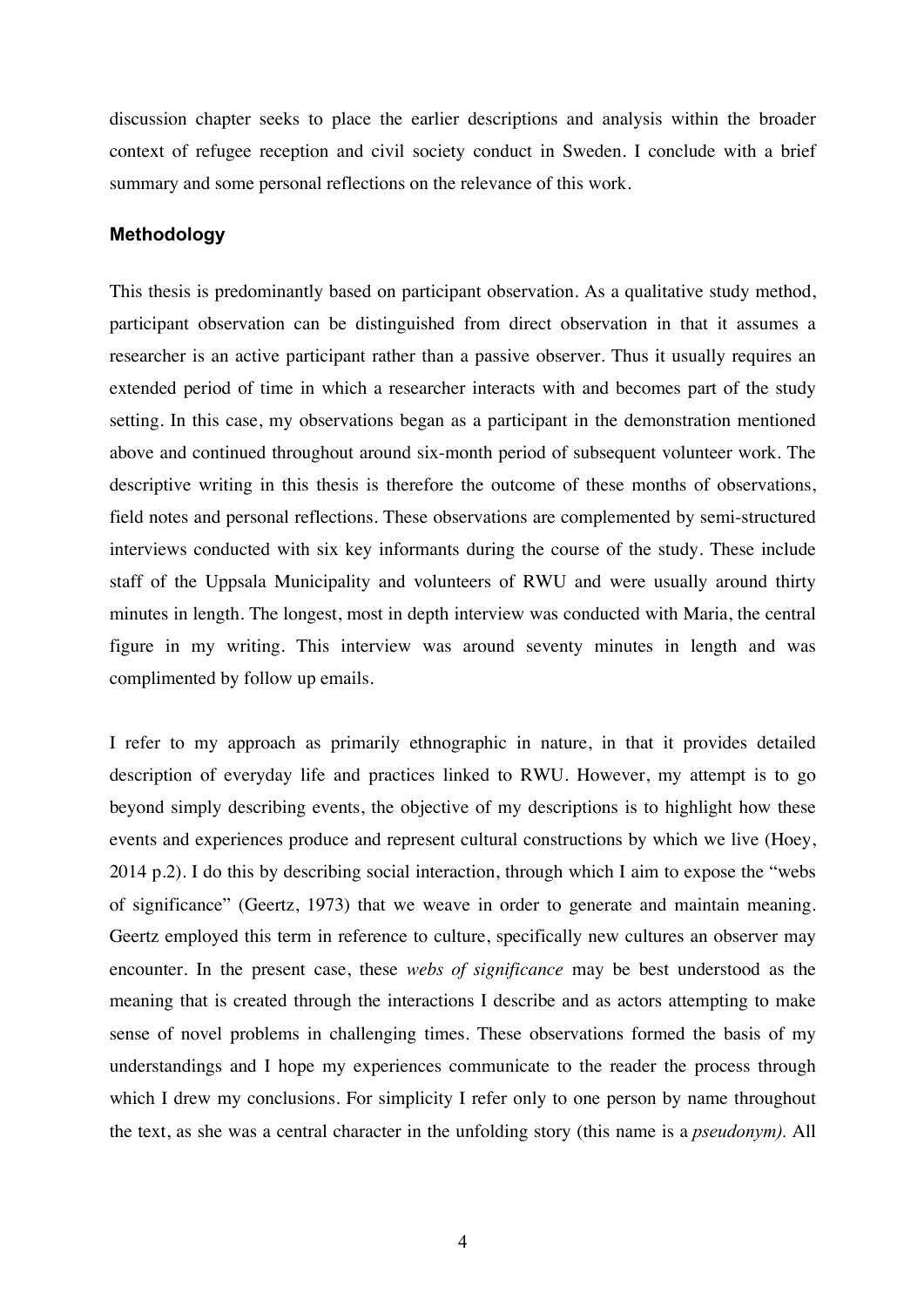references in my writing to what people have said are taken from semi-structured interviews and observations.

#### *My role*

My role has not been static; in the beginning at least, most of my description is written as an observer, or at the very most a passive actor. This can be contrasted with my role as a participant in the development of the organisation and I have tried, as much as possible, to reflect this in my writing. The thesis is to be read as both an account of the process that took place and an analysis that explains the phenomena it describes. I have used my experiences and observations as a starting point for theorising and although I am undoubtedly a character in the story, I do not play a central role. Rather, an ethnographic approach provided for me the possibility to highlight the everyday nature of our social and political decisions and through the descriptions of my observations and interactions I hope to be able to present events and to provide context to the assertions I make.

#### *An important character*

It is also worth providing a little more detail at this stage about Maria, a character that I will refer to extensively throughout my descriptions and discussion. Maria has been involved for a number of years with different campaigns against racism and sexism, as well as the rights of immigrants to Sweden. Speaking with her, it is clear that she considers activism as a central part of her life and has been responsible for various local mobilisations. As will become clear in the following pages, it is Maria who led the development of RWU.

#### **Theoretical framework**

The two main phenomena that I analyse are the mobilisation in Uppsala and the process of formalisation. The demonstration, I analyse within a NSM framework, explaining the motivations of participants and how this reflects earlier mobilisations and contentious behaviour in Sweden. I analyse both the demonstration and the formalisation process using governmentality theory. Below I outline the relevance of these theories to my analysis.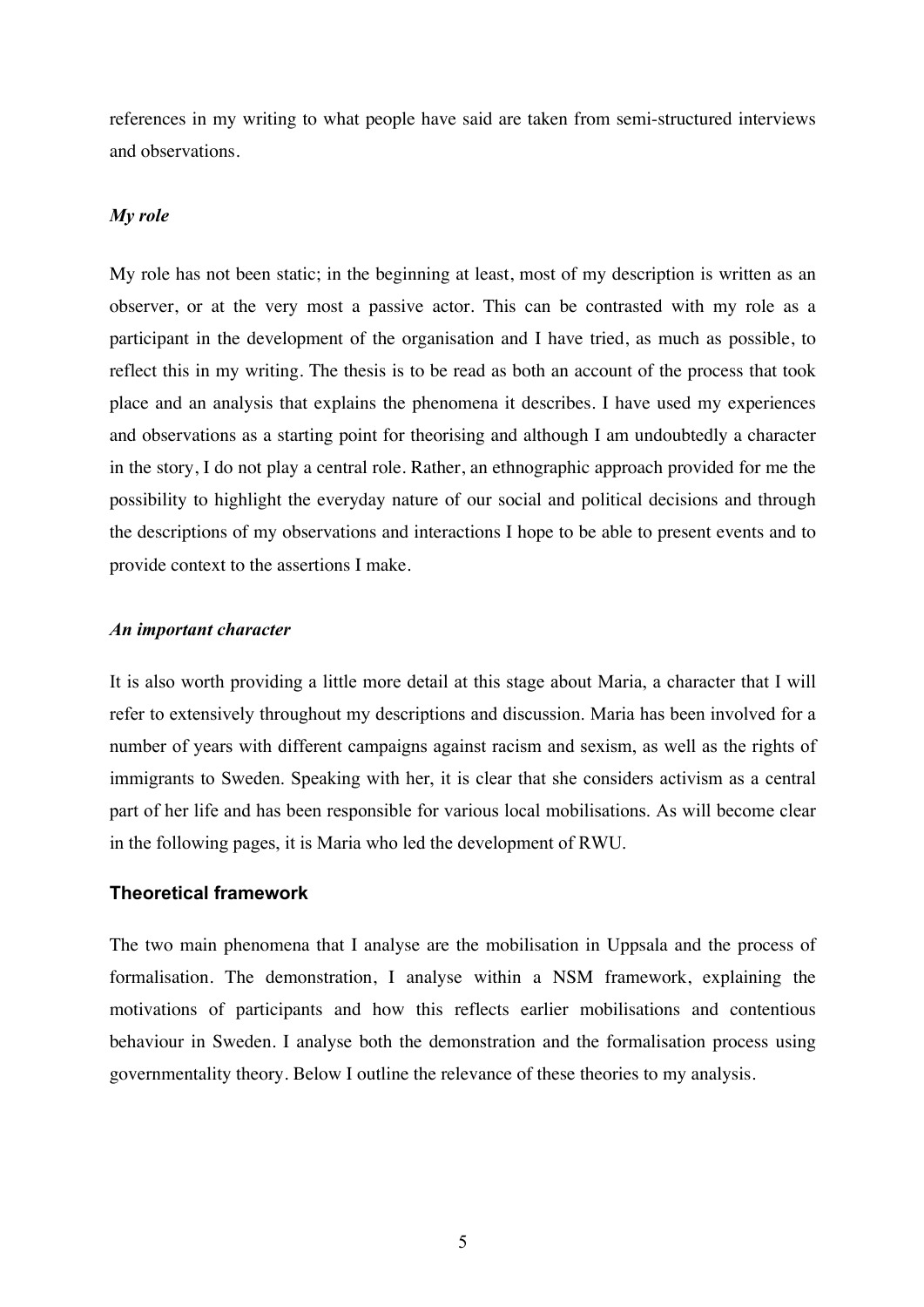#### *New Social Movement Theory*

The increasing number of refugees entering Europe prompted responses of different kinds across the continent. The demonstration in Uppsala was one such response and constituted, along with movements across Europe, part of the broader international Refugees Welcome movement. Driven by what was perceived by many as increasingly anti-refugee rhetoric and inadequate state responses, more broadly this movement can be framed as belonging to a much larger family of New Social Movements (NSMs).

The analysis of NSMs spurred a new discipline in social science research following a wave of protest movements and mobilisations in the seventies and eighties. They have been of particular interest for studies of collective action since NSMs have been responsible for the bulk of mobilization that has taken place in Western Europe (Kriesi, 1995 p.8). Often described as a "movement family" (Porta and Diani, 2006), studies have focussed on the ecology, peace, solidarity, women's and squatters' movements, as well as various other movements mobilising for the rights of discriminated against groups and issues of environmental conservation (Kriesi, 1995 p.8). Today, it is a study that is solidly established and rather than being considered 'unconventional', political organisations unaligned with major political parties or trade unions are now considered a permanent component of Western democracies (Porta and Diani, 2006). NSM theory is made up of the study of individuals, organisations and events (and the interdependence between them) that form in opposition to various issues (ibid).

NSMs have been mobilised by new types of experienced threats to individual autonomy asserted by corporate actors, as well as new, invisible risks affecting people regardless of their social position (ibid p.14). Made up of individuals with "postmaterialist" values (Ingelhart, 1977 in Kriesi, 1995 p.10), activists place an emphasis on "personal and political freedom, political and economic democracy, environmental protection, openness to new ideas, and a caring society" (Kriesi, 1995 p.20). Individuals have often been engaged with other movements and perceive activism as an alternative route to social change.

In late modernity, perceived threats and the needs for change do not seem to be accommodated by traditional forms of organisation or conventional channels of political representation (Melucci, 1996 p.3). Instead, to a large extent, actions directed towards change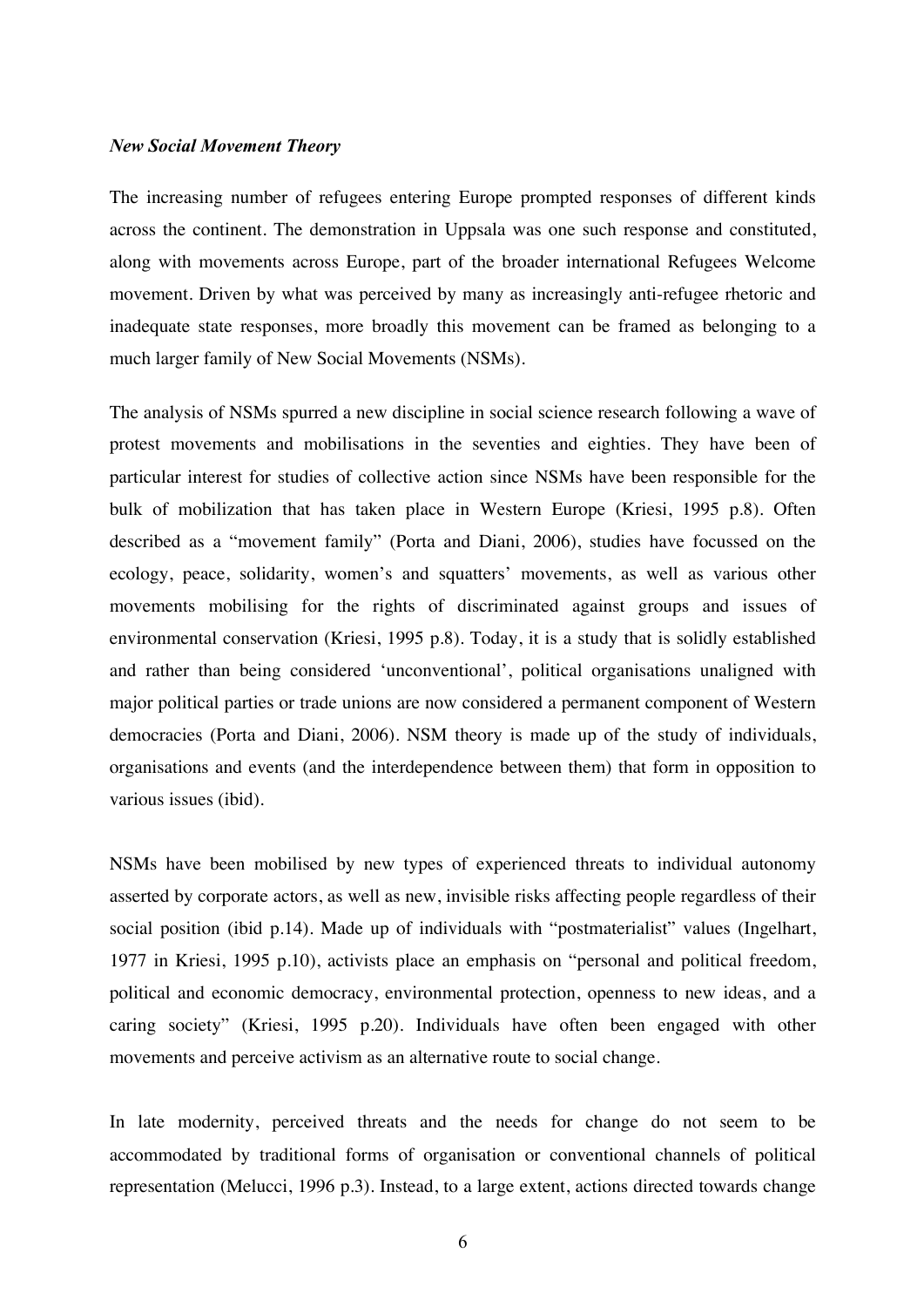or coming to terms with social insufficiencies begin as heterogeneous and unstructured activities which contain a multitude of differentiated meanings (ibid p.13). NSM theory assists us in uncovering these meanings and also highlights how homogenisation processes can occur. This brings forth not solely how mobilisation begins, but also how the progression from movement to organisation is a part of a trajectory that many NSMs follow.

Furthermore, I will refer specifically to the concept of *repertoires of contention* from Charles Tilly in my discussion and by doing so seek to highlight how the mobilisation in Uppsala reflects previous struggles in Sweden and the repertoires that participants have learned over the years. Whilst no movement can be easily understood, NSM theory does provide a framework for understanding the conditions under which mobilisations occur and the characteristics that NSMs share. The Refugee Welcome movement has followed many of the trajectories described by NSM theorists, specifically with reference to Western Europe and as such NSM theory provides the starting point and foundation of my discussion.

#### *Governmentality Theory*

Of course, the processes described above do not happen within a vacuum; movements are politicised reactions aimed specifically at effecting societal change and criticising certain forms of government or structural conditions. Therefore, in order to place the formalisation process within a broader societal context and with the aim of linking civil society with governance I apply governmentality theory. This theory is an intellectual attempt to explain how societies are rendered governable (Dean, 2009). An amalgamation of *government* and *mentality*, the theory goes beyond conventional understandings of government and instead emphasises how social outlooks are formed and shaped. It is a process often described as *the conduct of conduct* (Foucault, 1983).

On the one hand we use conduct as a noun, that is, as a type of behaviour or action, one's conduct. On the other, the verb "to conduct" is demonstrative of the action of conducting, the conscious decision to shape behaviour. Governmentality describes any attempt to rationally (i.e. through persuasion rather than through coercion) shape human conduct (Dean, 2009 p.17). The analysis of government then is about studying the *means* through which government is exercised.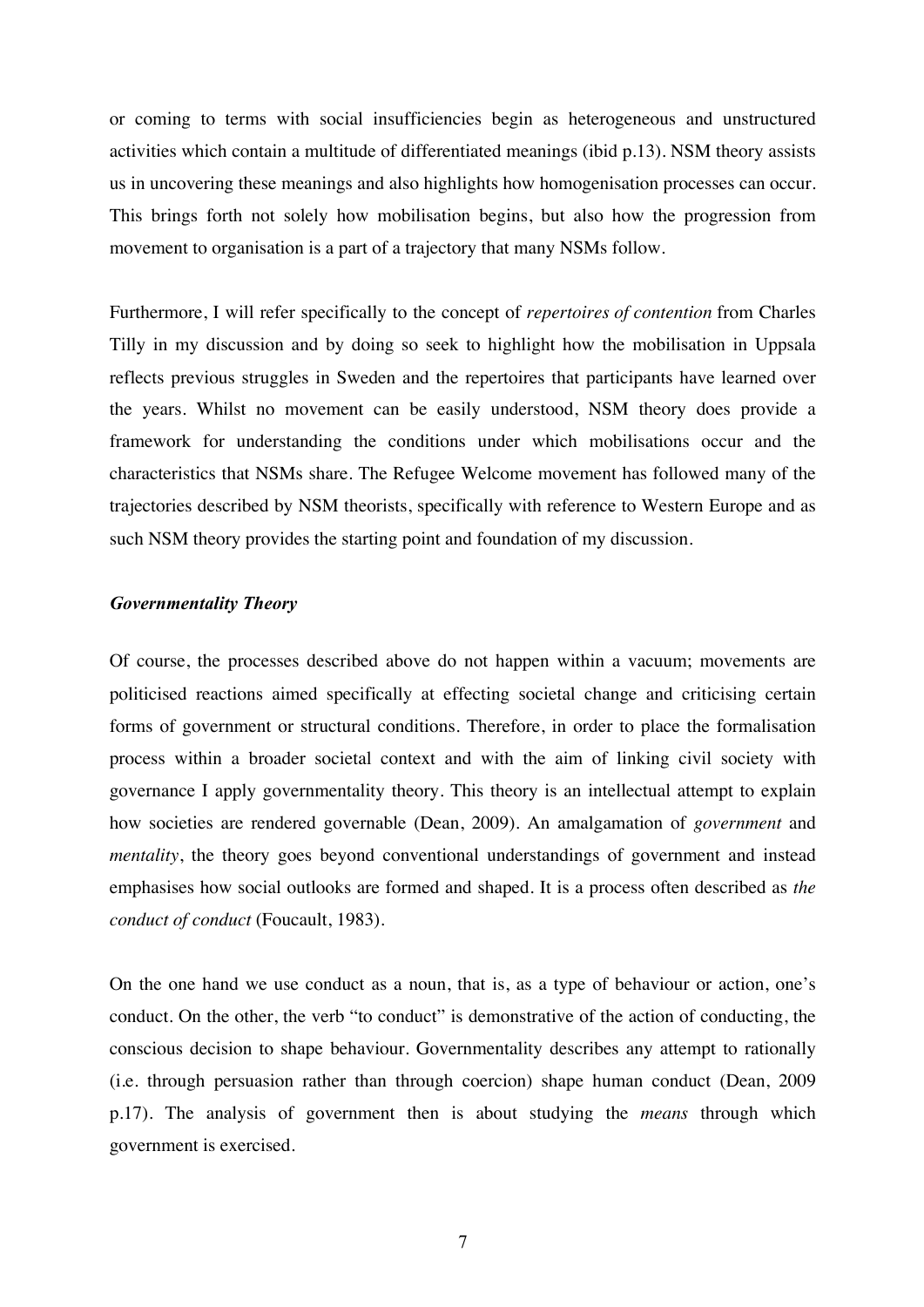Assertions concerning conduct are evaluative and normative. They assume a set of standards or norms of conduct by which behaviour can be judged and which act as an ideal towards which individuals can strive (Dean, 2009 p.18). The concept of governing behaviour also assumes that behaviour can be controlled deliberately and that there are agents who are responsible for ensuring that this regulation occurs (Ibid p.17).

For Foucault governing does not originate from a natural centre of power. Rather it is made up of a broad repertoire of technologies that operate across the entire social field (Dahlstedt, 2009 p.5). Importantly for the present discussion, civil society (see next section for more detailed discussion on the characteristics of civil society) may be viewed as one of the many domains characterised by a continuous, on-going struggle over the conditions of governing peoples' morals or mentality (ibid). Civil society organisations have provided one outlet through which popular actions or protests are guided, an occurrence that has developed as a result of the previous and on-going conduct of conduct. One of the questions for this thesis is thus to discuss whether and how the formation of RWU reflects specific governmental decisions which had the effect of influencing the conduct of those involved.

The theme of conduct shall therefore be woven throughout the paper, both explicitly and implicitly. *Conduct of conduct* is present in the history of the Swedish welfare state and social policy, in decisions to demonstrate and in the decision to establish a formal organisation. As I shall argue, although the effects of rationalities may often be unintended, the specific rationalities of government employed are what serve to guide our conduct and as such, questioning these processes in turn allows us to understand and question the (political) decisions we make.

#### **Civil society concepts**

To begin with, if we are to discuss civil society in a meaningful way, a robust description is required. I shall therefore opt for a definition of civil society as:

"the space of uncoerced human association and also the set of relational networks - formed for the sake of family, faith, interest and ideology - that fill this space." (Waltzer, 2007 p.115)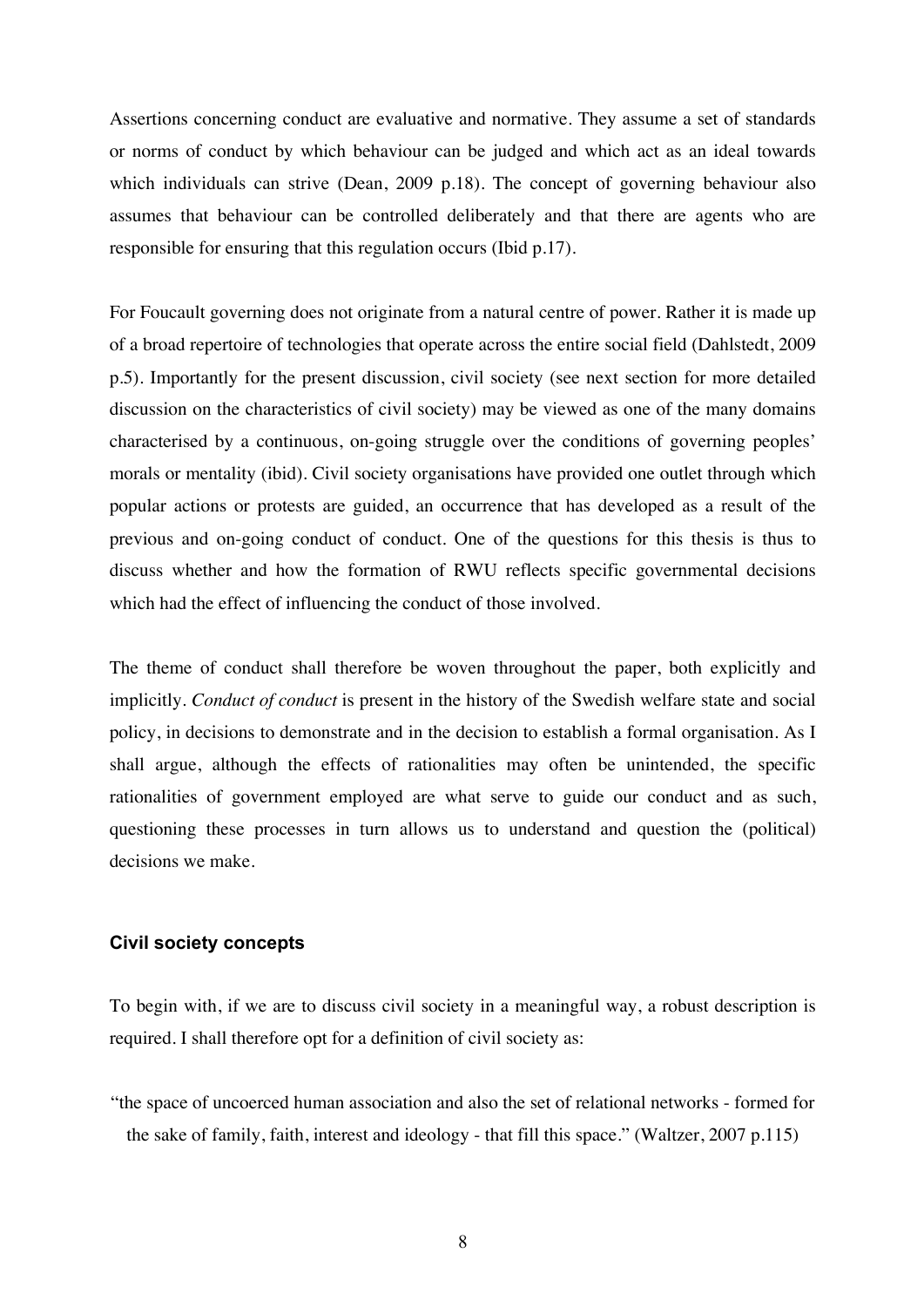This description includes CSOs and NGOs, but also acknowledges that civil society is made up of a diverse range of networks, consisting not solely of formal organisations, but extending to other spheres of human association. The role of civil society is however a matter of some contention, with many competing viewpoints.

Utilising extensive empirical data, Robert Putnam's ground-breaking work on social networks offers a persuasive argument: Firstly, civil association helps to socialise individuals and build the social capital that is required to work with one another (1993 p.176). A society characterised by a generalised reciprocity is thus more efficient than a distrustful one (Putnam, 2000 p.21). Accordingly, strong civil association is the key ingredient to a well functioning democracy and citizens that engage with the state. In other words, strong democracies are built from below by a well functioning civil society.

In sharp contrast to Putnam's argument, authors in e.g. Poland and Latin America have described civil society as a sphere of action independent of the state. Far from facilitating governance, this view instead emphasises the ability of civil society to act in resistance to the state, for example against a tyrannical regime (Foley and Edwards, 1996 p.1). Rather than civil society fostering ties with the polity and enhancing democratic governance, it may instead offer effective avenues for subversion. Therefore in theory there is no reason why this subversion should work any differently under a tyrannical regime than a democratic one.

A third way of approaching the relationships between states and CSOs can be found in Bo Rothstein's (2011) discussion of the rise of the Swedish welfare in which he argues that the state actively promoted the participation of civil society in government. This was achieved in large part thanks to strong links developed between workers unions and the state and heavily influenced how the state would interact with interest groups throughout the twentieth century e.g through bringing CSO representatives into executive roles in governmental boards.

Although these views appear contradictory, they may be reconciled. Waltzer's "civil society argument" postulates that civil society is an essential ingredient both for democratisation and in promoting the health of established democracies (in Foley and Edwards p.1). The reality is usually interplay between CSOs and government, a relationship in which both influence one another (Rothstein, 2011). The civil society argument can consequently be used to describe both civil society in opposition to the state and civil society as a facilitator of good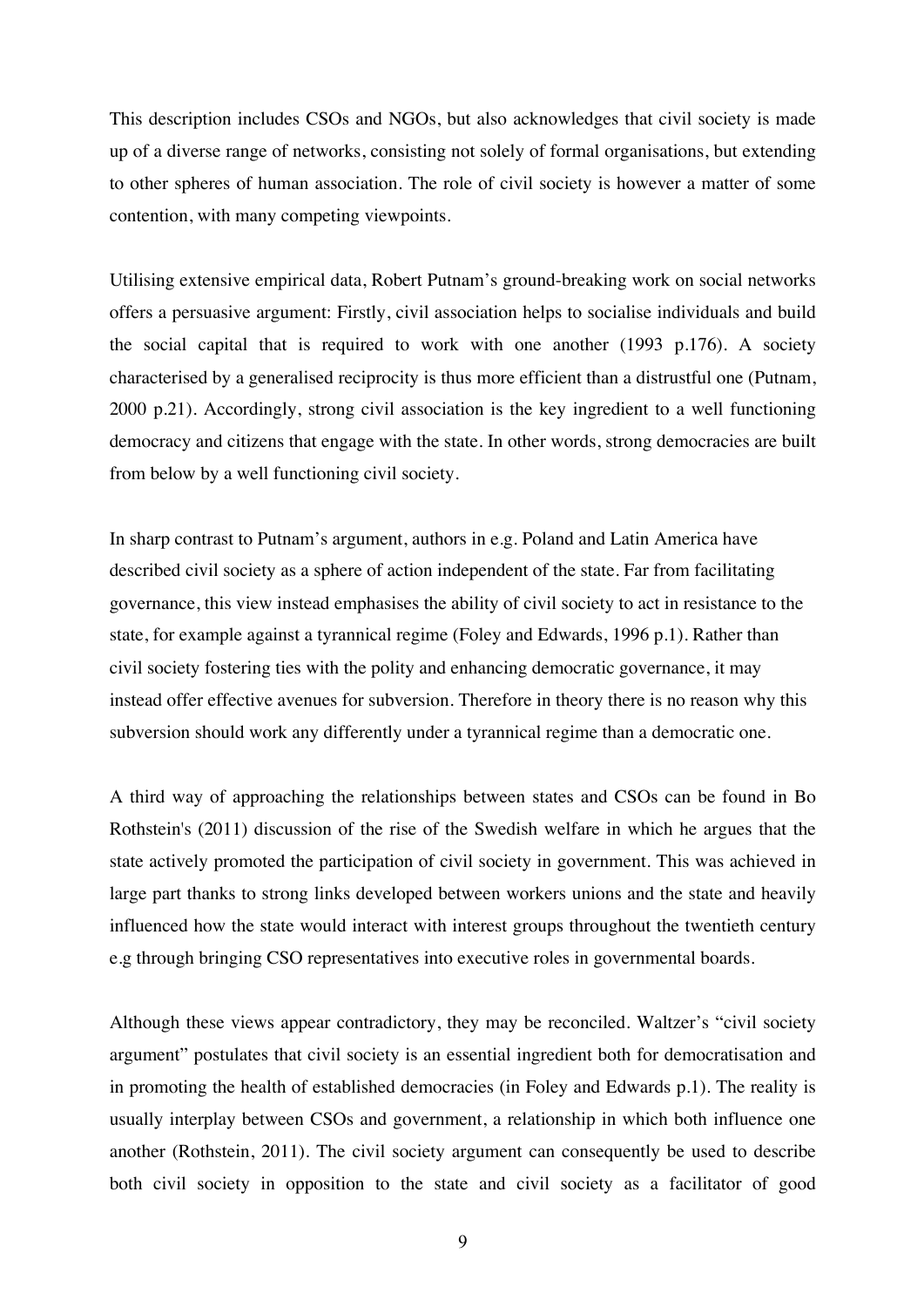governance. The role civil society plays in a given society depends crucially on the larger political setting and vice versa (Foley and Edwards, 1996 p.48).

#### **Socio-political background**

In Sweden, the development of civil society is closely linked to the development of the welfare state. It is a welfare model that involves a complex interplay between state spending, the private and the non-profit sector that is characteristic of and unique to Sweden and usually labelled the "Swedish-Social Democratic- model of the Welfare State" (Hort, 2014 (I) p.20). This was in part facilitated by the 1864 freedom of association bill which spurred the growth of free churches (*frikyrkorna*), groups that had broken away from Lutheranism (Anderson in Kersbergen, 2009 p.218). Importantly, the formation of free churches ushered in a secularisation trend in Sweden and through the increased organisation of local groups encouraged the growth of the popular movements, early civil society organisations and forerunners to the Swedish Workers' Association (ibid) that contributed greatly to the welfare project. This welfare project had its intellectual origins in the 1930s encouraging a mix of active labour market policies, social insurance, "socialized consumption" of services and important subsidies and regulation in housing and agriculture (Ibid). One of its main characteristics was thus building strong bonds of social trust between the state and civil society (Rothstein, 2011).

The social reforms and ambitious employment policy of the 1930s were important turning points in the development of the Swedish state (Hort, 2014 (II) p.109). Likewise, the 1936 meetings in Saltsjöbaden and so-called "historic compromise" transformed worker/employer relations and the social landscape, ushering in Sweden's new period of 'consensus politics'. This resulted in a symbiotic relationship in which labour and capital came to view each other as "labour market partners" rather than antagonists (Steinmo, 2010 p.51) and was in large part thanks to a successful labour movement that had become a major political factor (Hort, 2014 (II) p.88).

Following World War II and the dissolution of a broad wartime coalition, the Social Democratic government embarked on a period of public sector growth and the construction of the modern welfare state. Nevertheless, due to a mixture of economic and ideological motivations, by the 1980s de-regulation and de-bureaucratisation were high on the public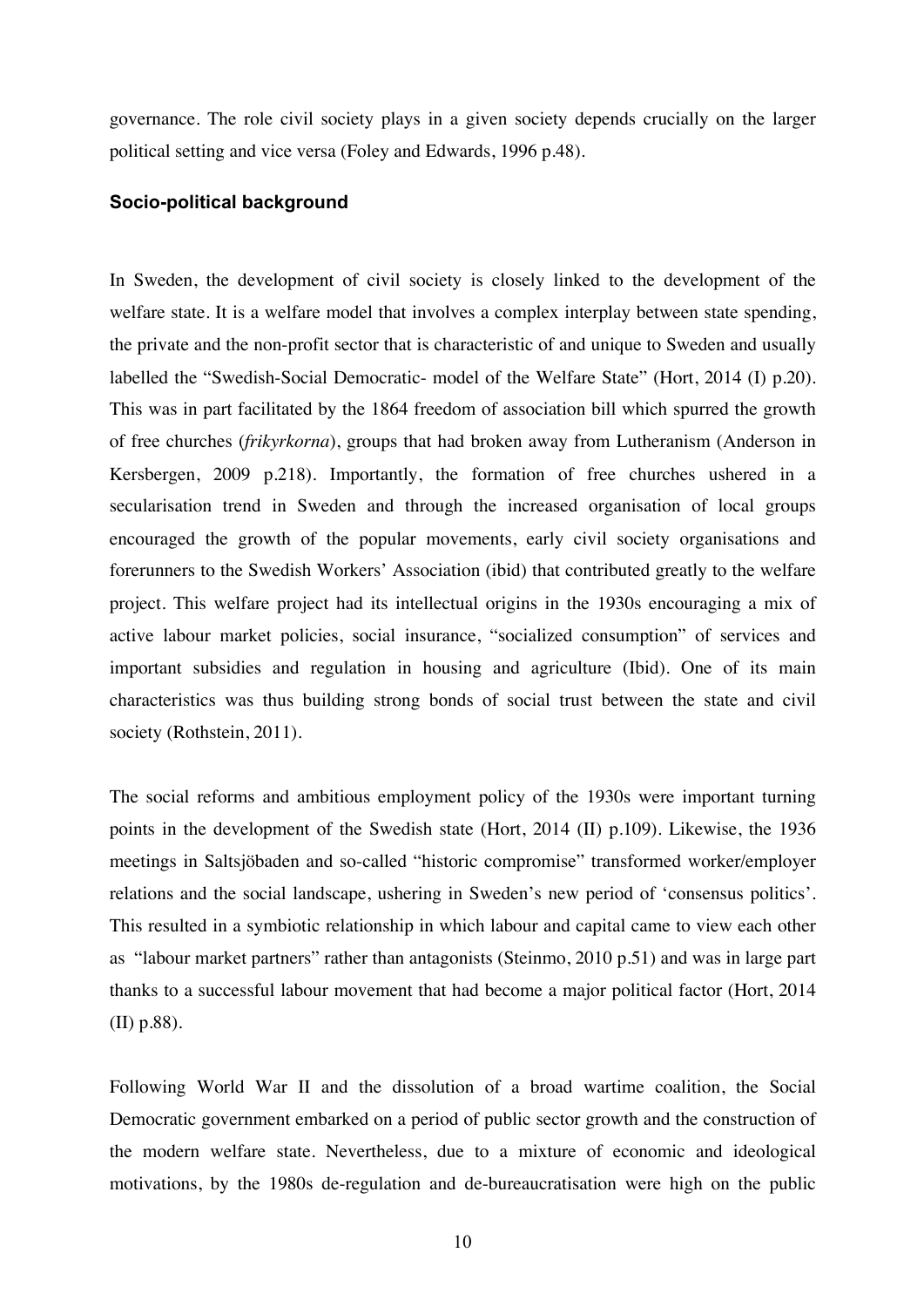agenda. Furthermore, the public sector was increasingly coming to be viewed as autocratic and an obstacle to growth (Svanberg-Sjöval, 2014, p.182). Even amongst the Social Democrats, there was a shift in opinion reflecting scepticism towards an overreaching public sector.

This led to an increased influence of New Public Management (NPM) techniques, an approach founded on a critique of bureaucracy as the organising principle within public administration (McLaughlin *et al.,* 2002 p.9). Instead it emphasises the doctrines of entrepreneurial management, strict measures of performance and a stress on private sector styles of management and their superiority (ibid).

At the 1991 general election, the Social Democrats suffered their worst defeat in over 60 years<sup>1</sup>, replaced instead by a non-socialist coalition headed by the Conservatives' Carl Bildt (Madeley, 1995 p.422). This Conservative coalition encouraged entrepreneurism and NPM, amid a context in which both non- and for-profit enterprises increasingly became contractors to the public sector (Hort, 2014 (II) p.117). This was not only a direct challenge to the Social Democrats' de-commodification of welfare services which sought to limit dependency on the market; this form of NPM turned the public sphere upside down. As a result, a mix of voluntary member associations, local government and new private enterprises became key ingredients in modern Swedish welfare production (ibid p.123). The following discussion takes place within this modern era of Swedish welfare production and indeed, the topic of NPM and marketization will recur throughout the thesis.

 $1$  The Social Democrats also lost power in the 1976 elections, however they recovered power in 1982 and continued as the ruling party until 1991.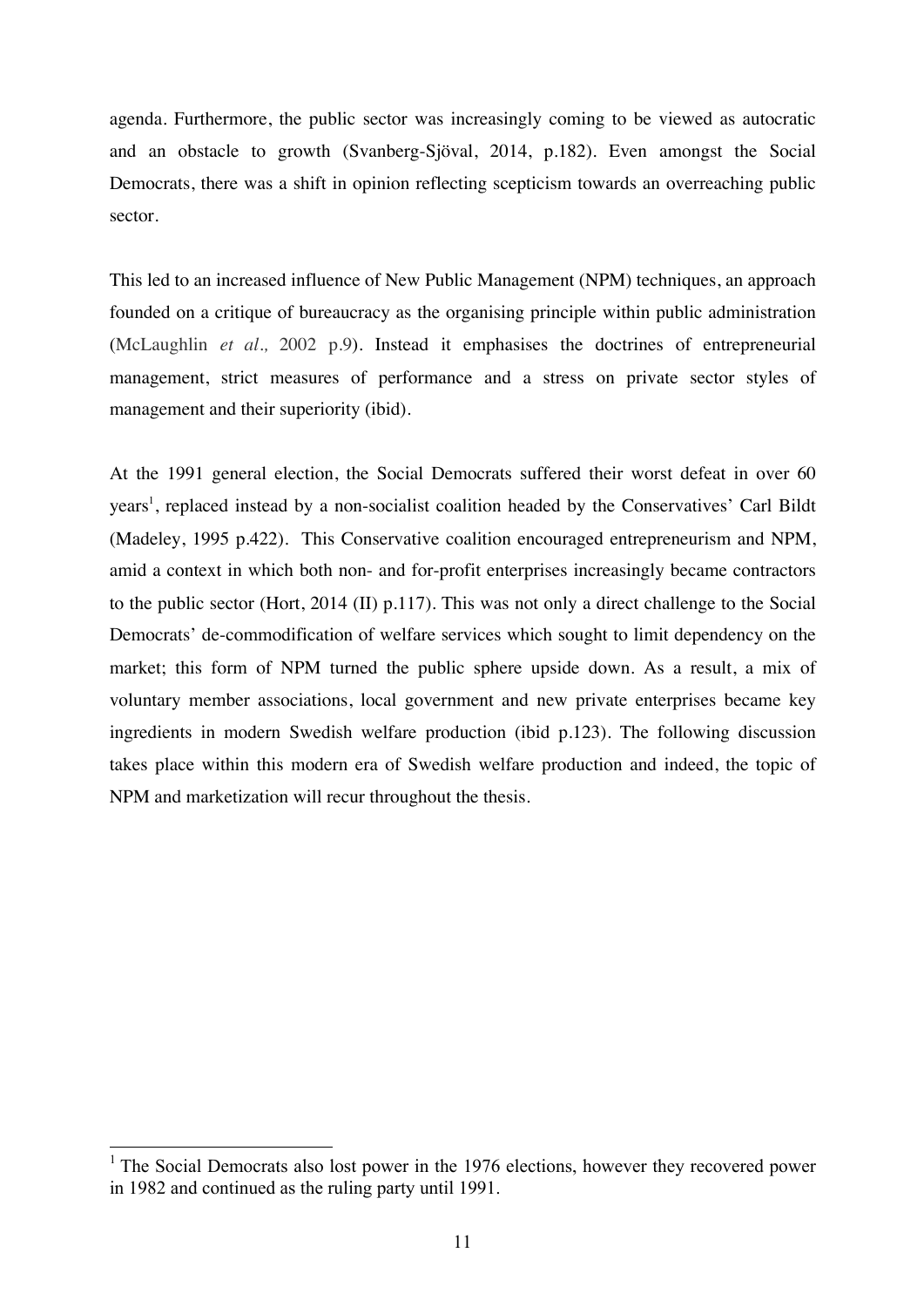### **Part One: The Demonstration**

"The citizen is an effect and an instrument of power rather than simply a participant in politics $\frac{1}{2}$ 

Marching along the streets of Uppsala, I looked at the faces surrounding me and listened to the chants. I was immediately swept up and carried along by the enthusiasm of the crowd and satisfied that I had fulfilled some sort of moral duty to be there. Like me, people I spoke to that day felt a strong imperative to attend. Reflecting on the demonstration, the first question that arose was how to make sense of that day; what did Maria's actions and those of the demonstrators highlight for us? Although protest may seem a logical reaction to the refugee 'crisis', the very decision to organise is bound up with societal conditions, the time in which we live and the perceived avenues of protest available, a point I will discuss below. The following chapter analyses the emergence of the demonstration in Uppsala as a political response and the foundation of forming a CSO.

To begin, it is held that collective behaviour usually occurs as a result of three distinguishing features, all of which appear to be present in the Uppsala demonstration. They include bypassing, transcending, or subverting the established institutional order; converting feelings into overt action; and acting collectively rather than individually (Turner, 1996, p.1). Below I discuss these features as they relate to the demonstration in Uppsala highlighting the role that protest often plays as a first step in creating social bonds.

#### *Bypassing, transcending or subverting the established institutional order:*

Socially embedded issues of value dictate much of what we collectively perceive as morally right or wrong. These are standards or rules that dictate what human beings should say, think or do in a given circumstance (Blake and Davis, in Clinard, 2008 p.5). The norms we produce and values we share can also be understood as specific forms of conduct that are the outcome of actions accepted as good (or bad) by most people in a group or society and thus function as guidelines for new action. Societies therefore create and maintain normative values, specific ways of viewing reality that call for certain lines of action (Turner, 1996 p.3). However, subversion (for example protest behaviour) usually occurs when values are challenged and the

 <sup>2</sup> (Barbara Cruikshank 1999: 5)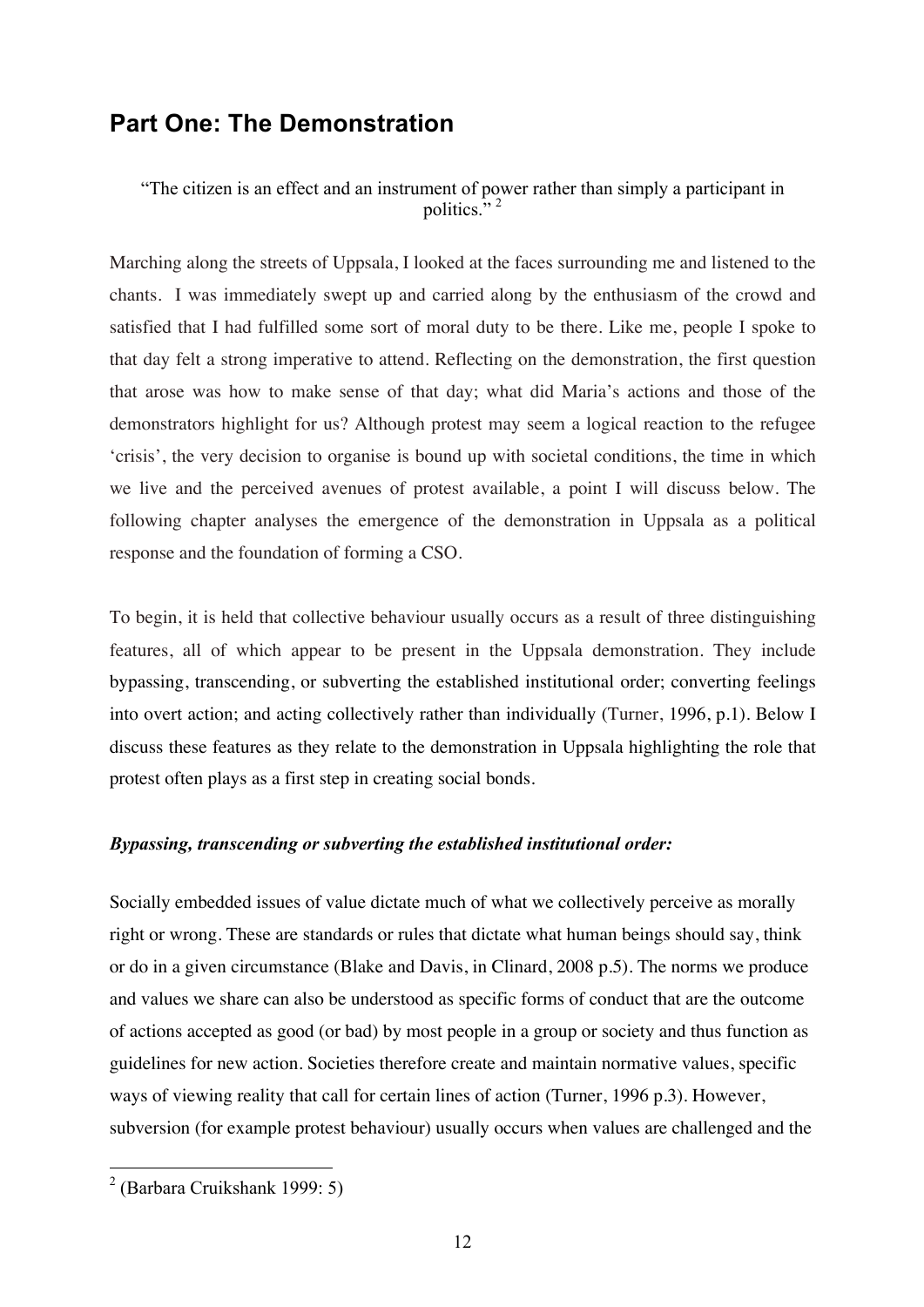existing system fails to respond adequately in a way that corresponds to the normative values shared by a significant number of people. Many of the people I spoke to at the demonstration felt compelled to question whether or not the political response to the refugee situation in the EU reflected the values they held. This culminated in an outright rejection of the European political response to the refugee dilemma and a desire to put pressure on Swedish politicians to maintain a welcoming refugee policy.

The mobilisation of so many in Uppsala reflects a situation in which both the view that participants shared and the lines of action are experienced as mandatory, as morally right (Turner, 1996 p.4). The thousands of demonstrators reflect a shared response in which participants acted together to bypass other institutions available in order to act in a timely manner.

#### *Converting feelings into overt action*

Of course, protesters may act upon their feelings in different ways. If activists believe that an opportunity exists, that they have the power to bring about change and they blame the system for a problem, protest is more likely to emerge (Della Porta, 2006. p18). However, the process of converting feelings into overt action is also reliant on both the feasibility and the timeliness of the action (Turner, 1996 p.2). As discussed above, the social discontent provided a timely opportunity for action, but how the residents of Uppsala chose to respond is of particular interest.

The very history of modern collective action can be traced back several centuries to what can be referred to as discontinuous, contentious collective action, or *contention* (Tilly, 1989 p.3), behaviours that are embedded in the routines and organisation of everyday social life. The decision for Maria and others in Uppsala to take overt action is not a novel phenomenon; rather it is a learned behaviour that can be related to previous successes. Likewise, the set of means that the group has at its disposal to make claims of different kinds, its *repertoire,*  reflects previous struggles, failures and successes in Sweden. *Repertoires of contention* explain how the interaction between groups of people over time, in opposition to other groups, have changed as a function of continuous struggle, competition and collaboration as a means of making various claims (Ibid, p.4). Importantly, specific repertoires develop through attempts to conduct behaviour and, as I will demonstrate, the social conditions in Sweden

13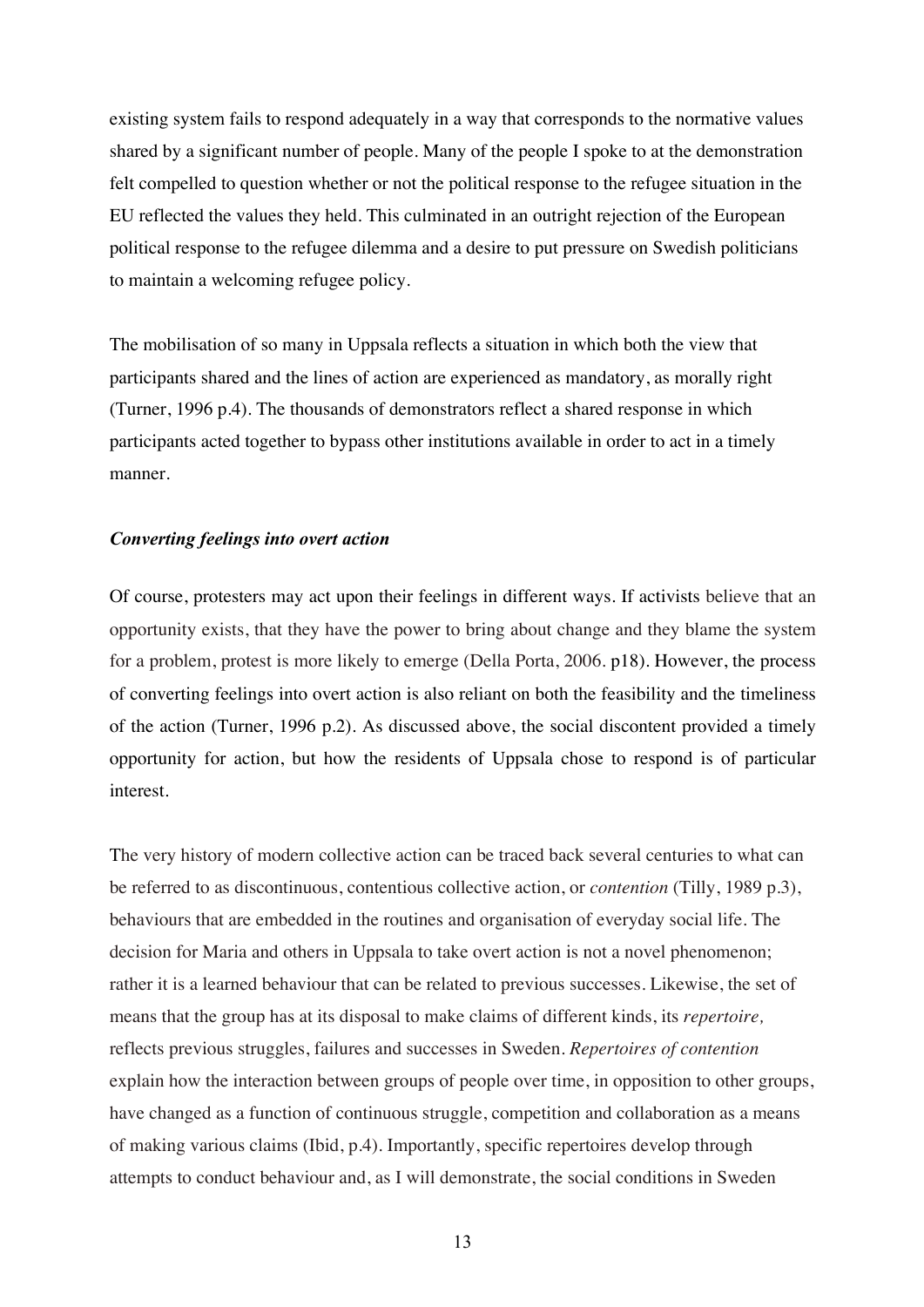provide a strong impetus for engaging in peaceful collective action, as opposed to extremely contentious forms of struggle.

#### *Why act collectively?*

Lastly, we must ask why we do not act alone in order to bring about change. Again, there is strong evidence to suggest that individuals seek collective support in interpreting events (Turner, 1996 p.2). For example, through discussing the refugee situation with friends and family, social media networks etc. Furthermore, *repertoires of contention* provide an explanation of the motivations behind acting collectively. In Sweden, previous forms of contention have demonstrated that acting with group support is the most efficient way to bring about social change. This follows a long history of peaceful protest going back as far as land ownership protests in the late  $19<sup>th</sup>$  century (Edgren, 2009)

This brings us back to the demonstration in Uppsala. Following the initial march, demonstrators gathered in the centre. From the very young to the elderly, families, groups of teenagers and university students began to fill the main square speaking an array of different languages. Well-dressed people who appeared to be coming directly from the office stood besides youngsters in baggy jeans emphasising the diversity of the crowd. A certain sense of jubilation filled the air. By many measures, this gathering was a success. Indeed, thousands gathering to voice their dissent around a particular issue has proven an efficient means to attract the attention of political leaders in the past. However, despite protest possibilities appearing as virtually unlimited, they are in fact fairly predictable, limited and bounded by the repertoires that protesters have learned over the years (Snow *et.al,* 2004 p.265). We tend not only to use the means that are available to us in the time and space that we reside, but also to follow strategies that have proved successful in earlier movements. Although this facilitates the process of assembling, one result is that *repertoires of contention* may actually serve to constrain the effectiveness of people's action as they turn to familiar routines, even when another form of action may serve their interests better. Rather than formulating specific objectives or claims, the demonstrators presented their mobilisation as a protest to raise awareness and express solidarity with refugees.

#### *Contentious behaviour and civil society*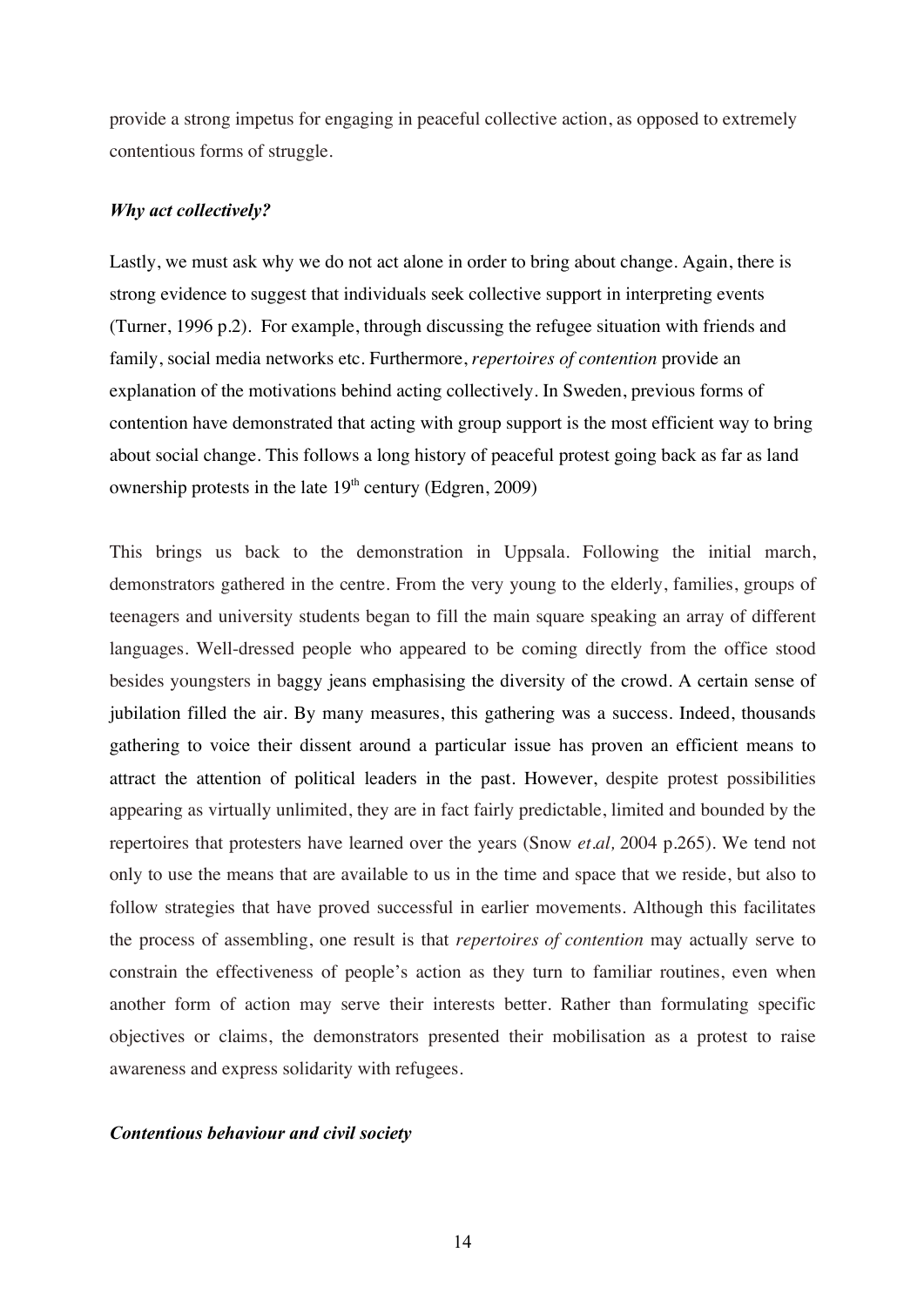The social conditions and political opportunities in which a movement develops are thus of immense importance. The socio-political environment dictates which forms of contention are available and repertoires develop in symbiosis with the state machinery. Contentious behaviour is therefore one common form of reaction to state decisions, however interaction and collaboration with the state can be a viable alternative or even complement to protest. Furthermore, this can often be achieved through the civil society organisations that interact with and put pressure on various state bodies.

What extensive research on civil society and protest behaviour across Europe highlights is that CSO density in a country favours, rather than contains the development of protest and other forms of political engagement (Balme and Chabanet, 2008 p.71). Moreover, it can to a certain extent have a civilising impact on political mobilization (ibid). Whilst statistics show that protest is more likely to form in Sweden than in most other European countries, there is also a direct correlation with the formation of civil society organisations (ibid). They are not only encouraged by social policy, but also given an impetus through generous state funding, having traditionally played a key role in local politics. In other words, contentious behaviour may make peoples' voices heard in Sweden, but formal civil society organisations often gain a seat at the table. Protest can therefore serve as an initiator, rather than simply a contentious action and indeed it may be claimed that some protests begin with the specific aim of being regarded as serious voices in the public discourse. Conduct has been shaped over time to present to us the most efficient ways of protesting.

#### *Gaining a voice*

Only following the demonstration did its significance become apparent to the organisers. Official police counts estimated 5,000 attendees and as Maria comments, what she believed may have resulted in a gathering of one hundred people, had turned into the beginning of a movement. At least for many people that I spoke to, they had received confirmation that they were not alone or voiceless, but powerful actors with the opportunity to bring about change. However, they seemed unable to translate this sentiment into concrete visions. Instead, the success of the demonstration presented a new dilemma, with the organisers caught in a position they had not anticipated; in order for their action to bring about change, further steps would need to be taken and they were vital.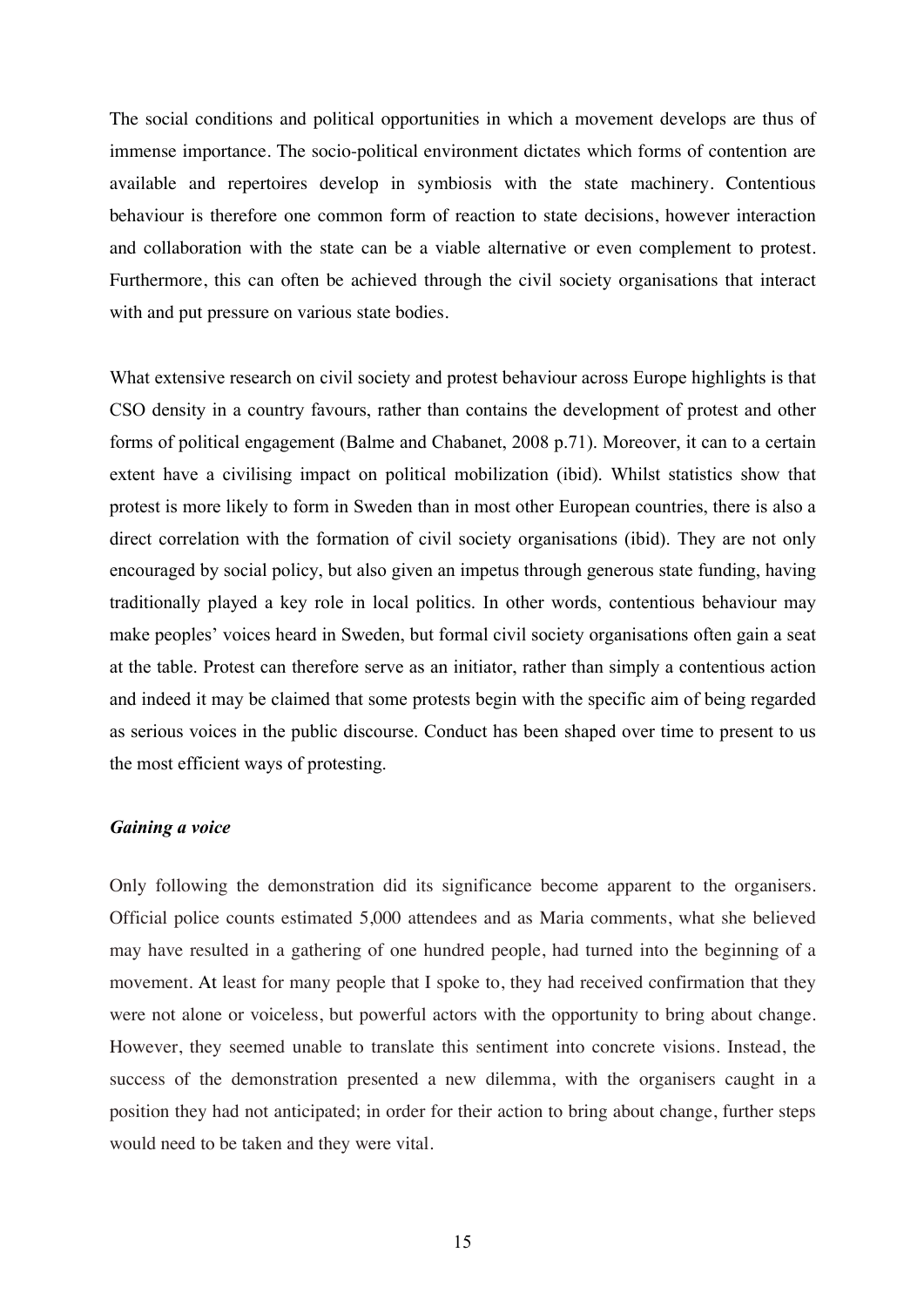Maria along with many others began to reach out to help refugees in Uppsala. Like in other cities around Sweden they decided they could welcome refugees as they arrived, however reflecting on the weeks following the march, Maria recalls:

*"We (Maria and volunteers) waited at the train station to help refugees here, but none arrived. They were not coming to Uppsala"*

#### *Charity gala*

Undeterred by the relatively few refugees arriving and determined to capitalize on the momentum gained following the march, Maria along with a group of volunteers operating under the banner of RWU decided to organise a charity gala dedicated to welcoming refugees to Uppsala and raising money. Artists would perform for free and the revenue from ticket sales would be used to help refugees. Simultaneously the event could be used to promote the collection of clothing, sleeping bags and sanitary products that would be transported to Lesbos, Greece. The event would translate solidarity with refugees into concrete action and increase participation in the Refugees Welcome movement.

It was already late on Wednesday evening when I attended my first RWU meeting. A friend who had been a warden at the demonstration had invited me and I was curious about how I could get involved. Thankful to escape the rain, we entered a modern chain café close to the train station and approached the group of six or seven smiling people who were sitting, chatting together. Their ages ranged from 16 to forty and over. The environment in the café was sterile; modern, uncomfortable chairs arranged in formations of two or three around small tables said "enjoy your coffee and make way for new customers". As more people arrived, we struggled to settle ourselves into a convenient location and eventually ended up spread across the centre of the café on four tables, numbering around 12 people. I had heard RWU described by my friend as an organisation, but right now it was clear that it was currently no more than a small group of people, unsure of how to proceed, but with the desire to do something meaningful.

I sat and listened to the discussions, impressed by the industriousness of this group of individuals who I learned had little experience in organizing events such as a gala. Many practical discussions took place; how many volunteers would be needed at the entrance? How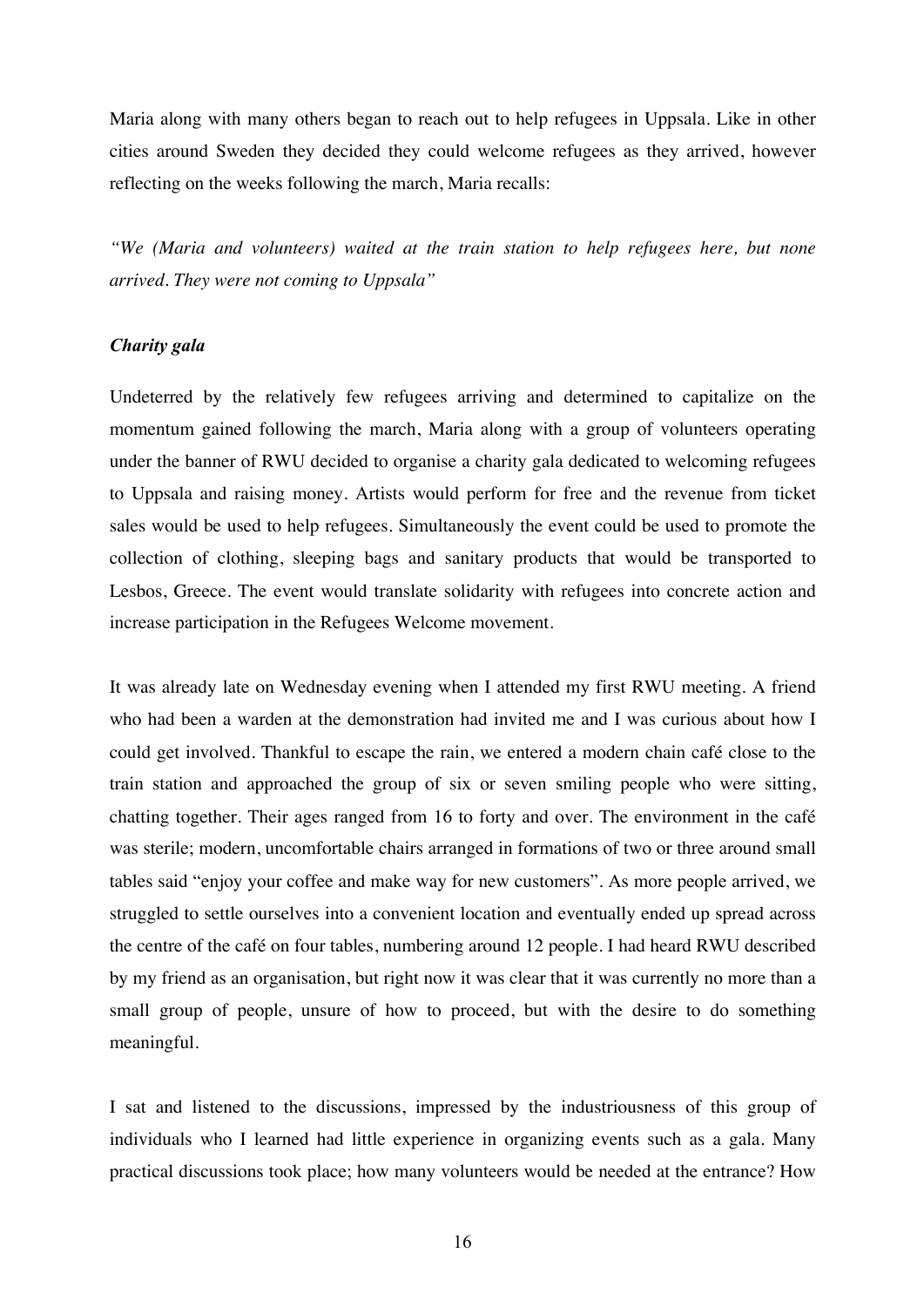would they accept payment? Who could help carry equipment? But as Maria later reflected, there were also other discussions going on behind the scenes. How should RWU proceed? Should they establish a non-profit association or remain an informal group based on voluntary action? The group was split. Many felt that creating an organisation would give rise to the group "losing its worth" or beginning to be influenced by party politics. On the other hand, many were keen to do more to help and were willing to form an organisation if it would benefit refugees. However, most also perceived the acute situation of welcoming and providing support to refugees in Sweden too overwhelming to consider formulating clear aims and establishing an organisation at this stage. In many ways, what I observed at this stage was a typical example of the early phases of a NSM, which are often characterised by their lack of organisation and leadership (Christiansen, 2009).

#### *Next steps*

Although the gala was a success, with 16,349 SEK raised and sent to offer refugee assistance in Greece, according to Maria, the lack of organisational structure put an immense amount of pressure on her family and her efforts became unsustainable. In the run up to Christmas, the activity of Maria and subsequently that of all RWU volunteers, ceased. They had succeeded in raising money, yet they were unsure of where to direct their efforts.

At this stage the movement was in a transitional phase. Maria and other volunteers had accomplished the planning of a successful demonstration and fundraiser. Furthermore, the beginning of an organisational structure had been forming. Still, most responsibility lay with one person. Some individuals were keen to engage and many were eager to form a CSO, but they lacked clear objectives. The primary aim of the demonstration had been to draw attention to the refugee situation and encourage more open refugee policies, but translating these aims into the work of a CSO could prove difficult.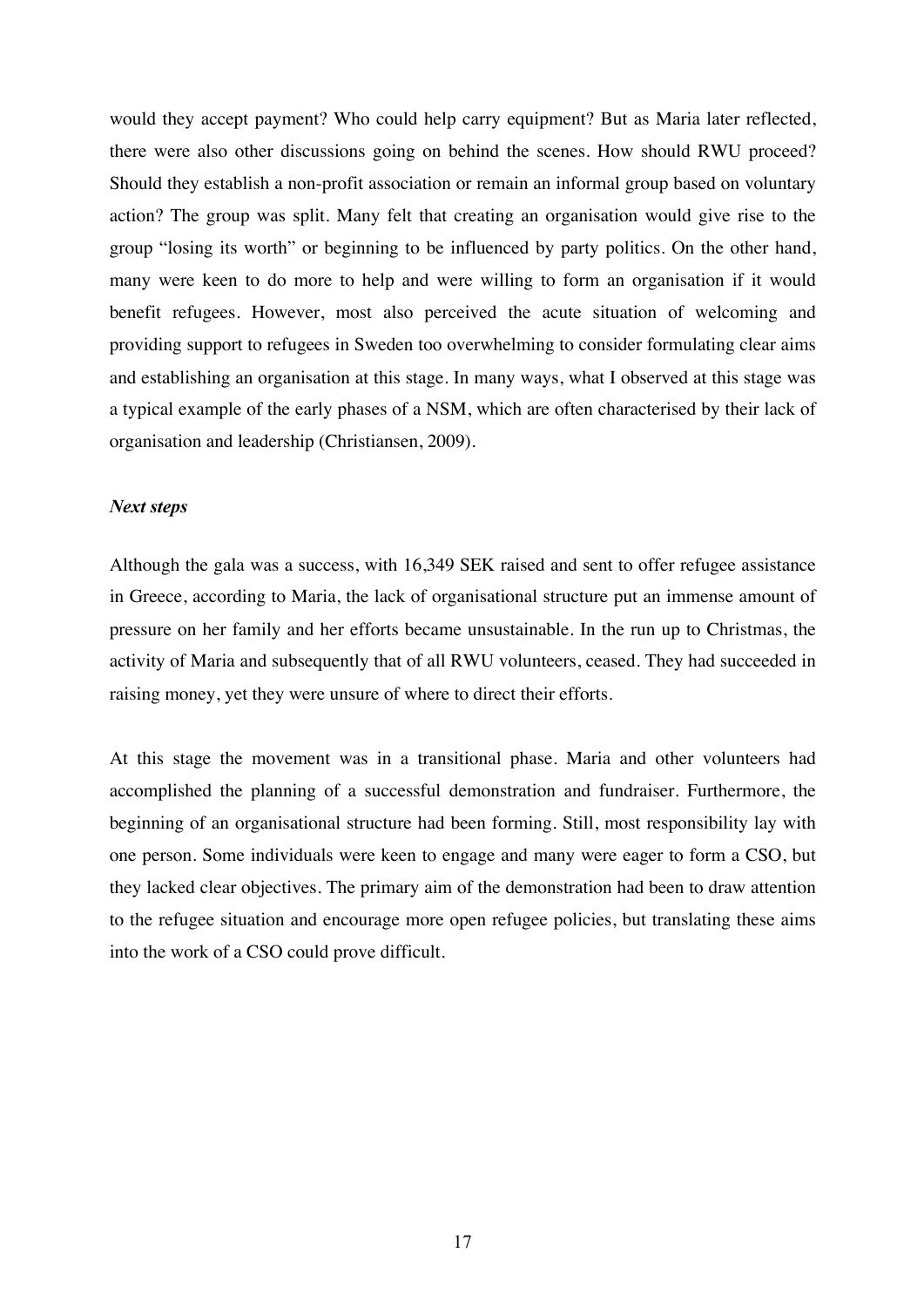## **Part Two: The formalisation process**

Several months after the gala, I received an email with news that a temporary accommodation centre had been opened in Uppsala and that the municipality was searching for CSOs to run activities there. Maria had arranged a meeting at the city library and invited people who had previously been engaged in volunteering activities and I attended with apprehension, unsure of what my role could be, but excited by the opportunity.

The role of the state in providing services to refugees is enshrined in Swedish law, however it is limited. The provision of accommodation, health care for acute diseases and food whilst awaiting an asylum decision are all legally required, nevertheless since the asylum process should usually take only three months, other provisions are limited. High processing times in light of refugee numbers mean that many of the social aspects of a refugee's life in Sweden fall outside of the legal provisions for long periods of time; gaps that since late 2015, thanks in part to funding from the state, have been filled by volunteers in CSOs. This chapter takes a closer look at how this process may occur.

#### *First steps*

Arriving at the city library café for our meeting I looked around for any gathering of people, but saw none. I checked my emails to be sure and confirmed that I was in the right place at the right time and then waited. After a while, a feeling of irritation gripped me; I was here giving up my time for something important, but nobody else was here on time. I have been engaged with grassroots groups before and often found the lack of organisation frustrating. After a short wait Maria entered the building with two more people and greeted me. Another person who had been waiting also came forward to greet us and my feeling of irritation subsided. However, it was a reminder of the informal nature of RWU; it bore more resemblance to a group of friends meeting for coffee than to an organisation.

Enjoying a coffee together, Maria proposed that we begin by volunteering with a small number of volunteers that she had already worked with or met. For the safety of those at the accommodation centre, it was important to her not to take any risks in bringing in unknown people at this stage. We could then expand the volunteer base later. Our next task would be to begin collecting learning materials and children's play items. We agreed that the best course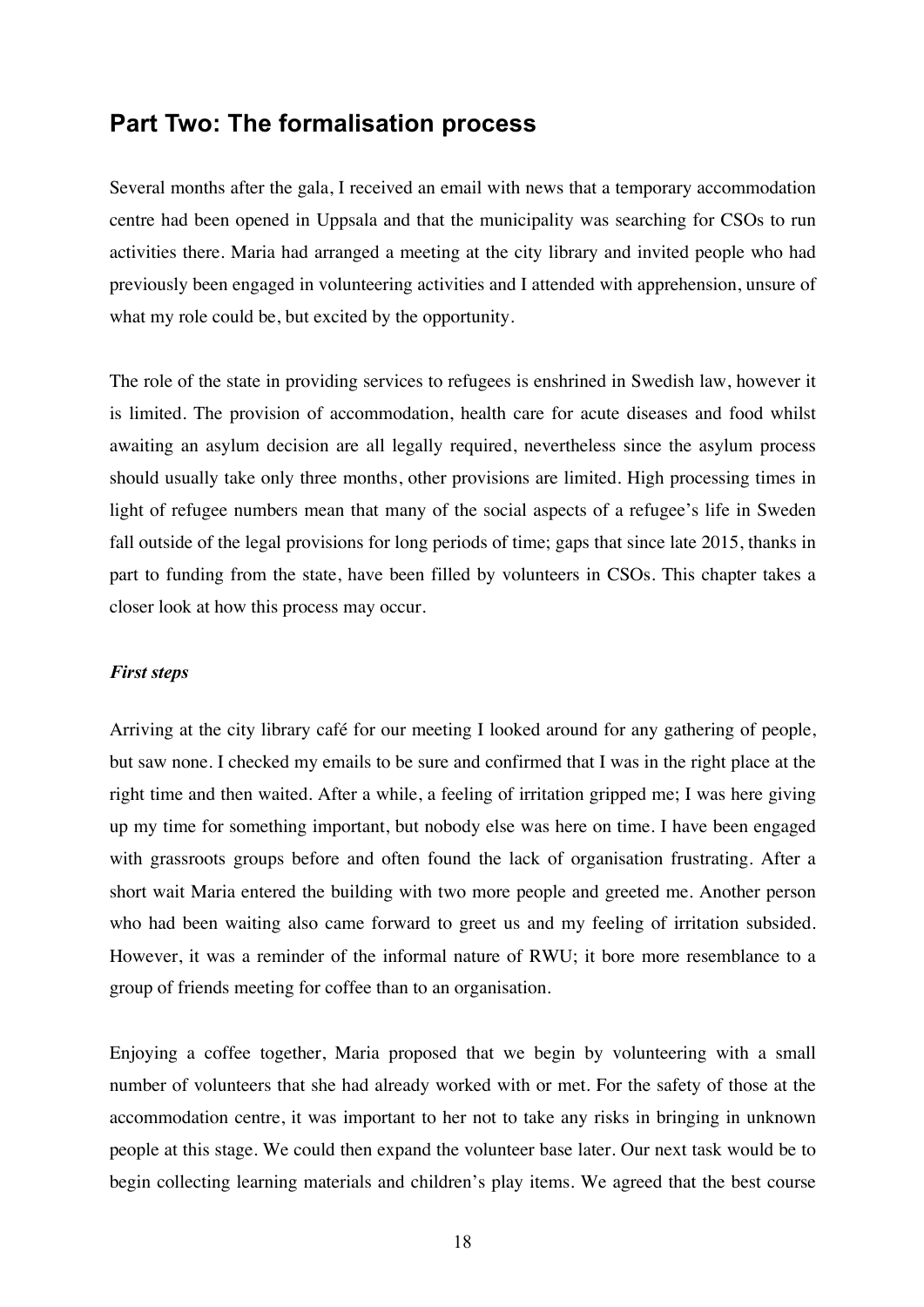of action would be to begin with basic Swedish lessons, society information classes and play groups for children. We would visit the accommodation the next week and meet the staff, discuss security and construct a schedule. At the top of Maria's list was also discussing the next steps of RWU.

Following the demonstration an organisational structure had begun to develop, with Maria taking on the leadership role and a small number of people the role of volunteers. However although this activity came to a standstill for several months, as Maria describes, she decided that something more must be done, that she needed to engage with volunteers again and create an organisation. Based on her experience and research, only a formal organisation had the legitimacy and structure necessary for it to be effective, a view that is shared in NSM literature; not only does an organisational structure help to institutionalise decision-making processes, it helps to facilitate the dedication of the movements' resources to the achievement of its goals (Melucci, 1996).

Resources were also a motivation for Maria after she had become aware that funding was available for CSOs involved in volunteer activities. The government had reached out to civil society and with access to funding, Maria believed that more could be done to welcome refugees to Uppsala and help share information about refugees with the general public.

At the everyday level of interaction, this process is an excellent example of how our behaviour is conducted by institutional structures. CSOs, as project managers, are to be not only entrepreneurial but also responsibility taking. They must take active responsibility to modify their structures and practices, and to professionally approach funding applications in order to compete with other CSOs for funds (Kurki, 2011).

As a group, what we would learn was that our choices would be shaped by our interactions as volunteers and the institutional structures we encountered. Rather than fight for the rights of refugees or demand a change to government policies RWU would pursue the immediate objective of providing care to refugees, a request from the government.

#### *The Centre: first impressions*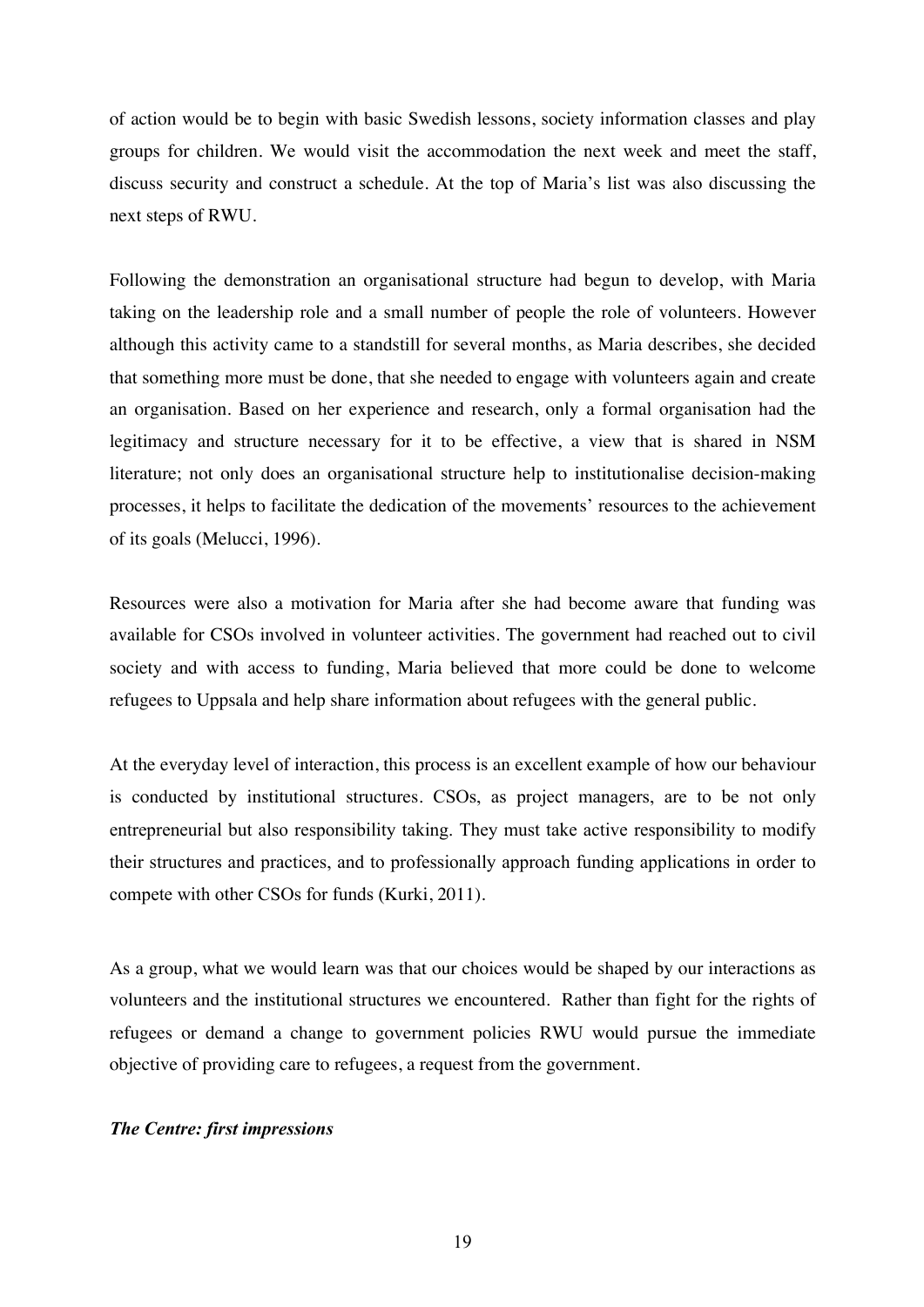It takes almost 30 minutes by bike from central Uppsala to reach the *evakueringsboende* or emergency accommodation (henceforth referred to as "the centre"). After passing through Uppsala's shopping area in Boländerna, the centre lies at the end of a small cul-de-sac filled with industrial units, just past a yard full of scrapped cars and several other yards characterised by a distinct lack of human activity. The buildings that occupy this street all came into being to fulfil the needs of one large company or another and all have similar roles; storage, workshops, parking spaces. Those who visit this street come mostly to collect or drop off equipment, or to perform some other task before leaving again. The exception is the large grey building at the end of the street that became home to a number of refugees.

When I approach the building for the first time, I wonder if I am in the right place. The original intention was to use the building as a school for media and design, but following completion it sat empty. Uppsala municipality therefore made the decision to create the temporary accommodation here in response to the migration board's request for refugee accommodation. In turn, the municipality had reached out to CSOs to provide services there.

After meeting Maria and four other volunteers outside the building, we are invited inside and introduced to two members of staff whilst standing in the large, sterile lobby waiting for our short tour to begin. The school is for the time being "home" to around 50 refugees comprised mostly of families and single men of various different nationalities. The intention, we are told, is to house people here for a period of three to four days, although most residents have already been here for weeks.

Children make up a large proportion of the residents, over a third. They sit on chairs together or wander the long, hospital like corridors attempting to amuse themselves but looking like they are not succeeding. A game of table tennis is taking place in one corner. It is the only recreational activity in the building and the preference of many of the younger men. The tour is short and begins outside the lunch hall. Catering staff unlock the doors from inside and the residents are served a set menu of mostly Swedish food for breakfast, lunch and dinner. The catering staff dishes up the food and determines the portion sizes. There are no cooking facilities at the centre; the only microwave was removed after somebody burned popcorn, so any hunger is satisfied by cold snacks. The laundry room is open to the residents and they take care of their own laundry. There is also a large room with tables and chairs, but apparently nothing happens within. Finally we are shown a bedroom, or rather a classroom that has been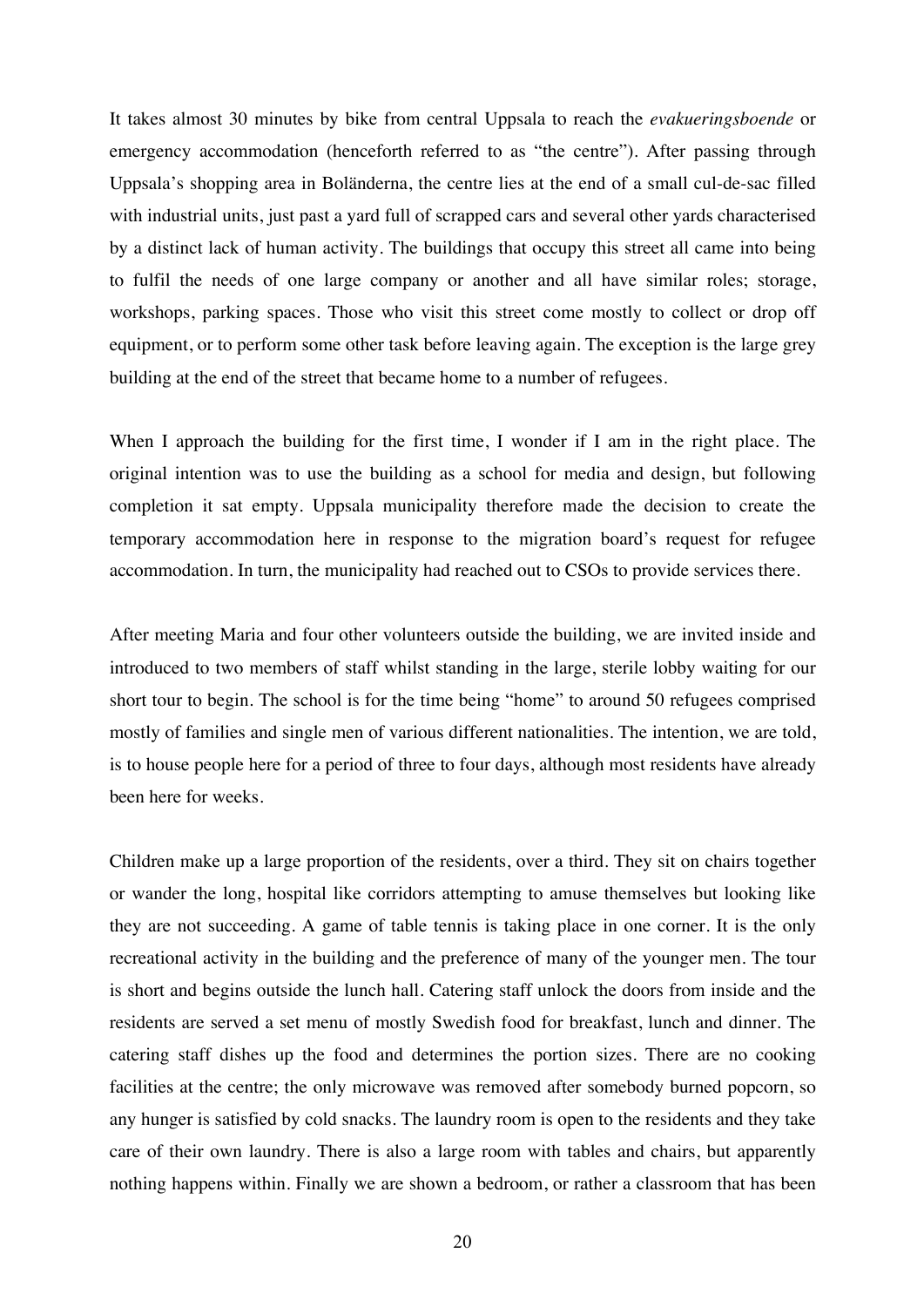refitted with fourteen single beds. Rooms are divided into two categories; families and single men and consist of beds and bedding. Everybody lives out of suitcases in a transitory state.

As we walk the corridors and meet residents I hear many different, unfamiliar languages that I would later learn are made up of Dari, Arabic, Tigrinya, Persian and Somali. The refugees manage to communicate with each other through a mixture of shared languages and it isn't uncommon that a piece of information is translated from Swedish to Arabic before a Dari speaker receives the final translation. Together the staff speak many different languages and they smile when they discuss overcoming the barriers to communication together with the refugees. Somehow, they tell us, they always manage to find a way to communicate with one another and people are always willing to go out of their way to help one another. The role of the staff here is to be present, available for the guests at all times and ready to assist with any difficulties. Other than that, they explain that they have as little to do here as the refugees, with the exception that they can leave after an eight hour shift.

The centre has many needs. Whilst it offers no platform to engage in political change, there is an acute need to provide services and interaction to the people living here. This leaves participants with the option to engage as volunteers within an organisation (and potentially obtain funding for RWU), or to find alternative means of engaging in the refugee situation. Funding possibilities hence act as an efficient means to conduct individual behaviour and encourage volunteering.

#### **Creating a formal organisation**

Following the initial tour, Maria called a meeting with all the volunteers present. We would decide how best to proceed in the centre. Despite offers from the Red Cross and Swedish Church to provide services at the centre, only RWU had visited and taken steps towards implementing activities. The manager at the centre assumed that RWU was an established organisation, since that is the impression Maria has attempted to give, but we lack both experience and expertise.

Maria's proposition is to register as a non-profit association. This would mean forming a board, adopting a statue, creating a mission statement, registering with the Swedish Tax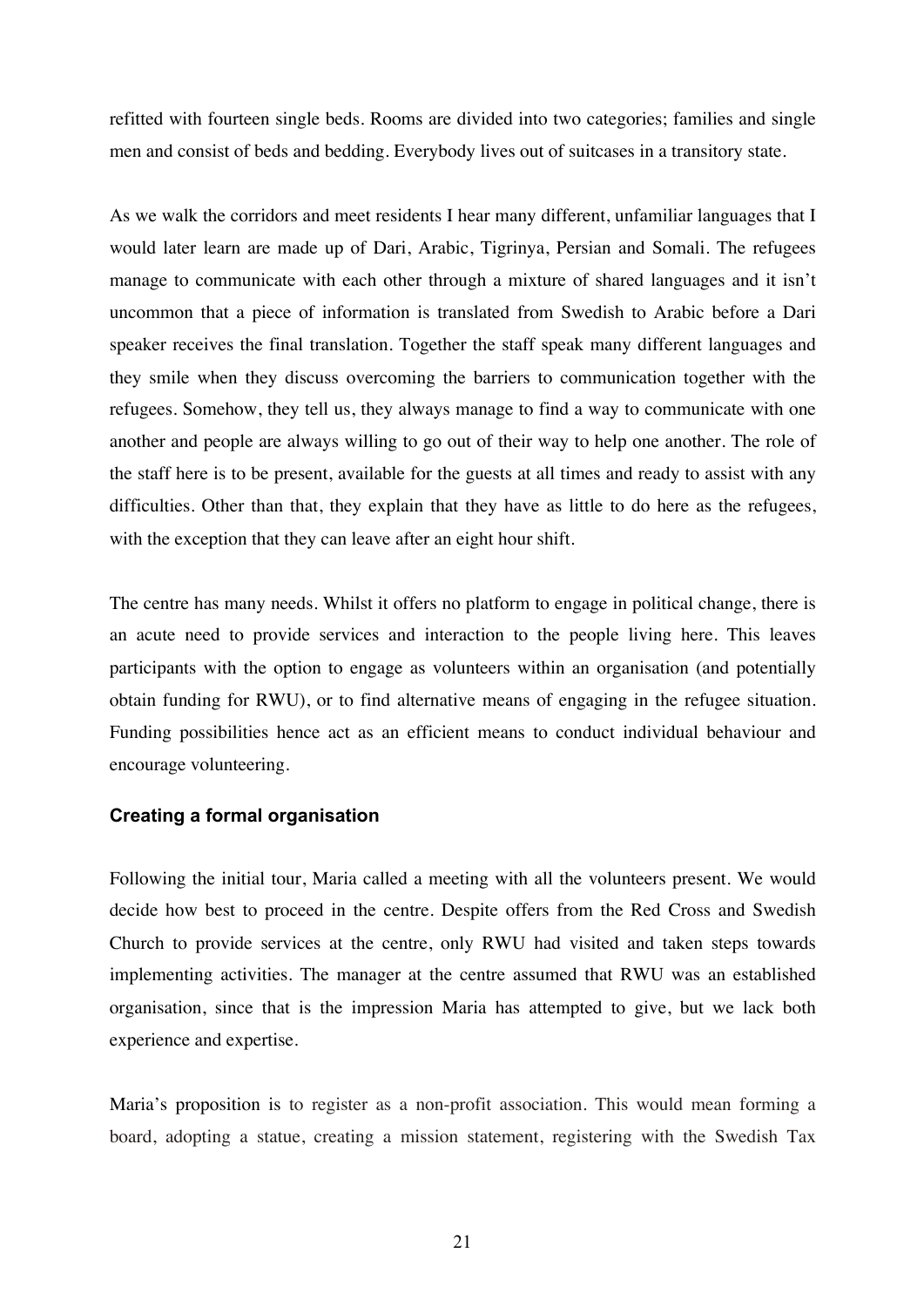Agency and many more steps that I was yet to understand. This also meant that we would be able to open a bank account and apply for funding.

There are many possible outcomes of a movement; the most likely is that it will lose momentum before it reaches the point at which formalisation occurs (Della Porta, 2006). Another common outcome is that organisations that have formed in a NSM landscape adapt to the surrounding environment rather than pursuing their original goals of social change (Kriesi, 1995 p.150). There are various elements involved in this change. For example, in the case that an organisation would like to obtain funding from local authorities it must adhere to institutional demands. This process can best be imagined as an organisation moving along a continuum from the most grassroots to the most professionalised as they adhere to institutional norms (Moore, 2007 p.224). The desire to be part of a respectable organisation, to present that organisation to the world in the best light possible and to obtain funding all contributed to Maria's arguments. Indeed, to everyone involved a formal organisation seemed to be the only logical step. These decisions also reflected the broader institutional landscape. Funding that had been offered to CSOs by the Swedish government meant that the advantages conferred on CSOs made coercion an unnecessary feature of civil society governance.

As an organisation we would have the legitimacy needed to appeal to the public for donations of all of the materials needed at the centre. This ranged from toys for the children to play with, to learning materials for the Swedish lessons we were planning. These were not ideological decisions; rather they were the only steps that appeared available to all involved, as political questions gave way to practical ones. Indeed a more established association appears to have greater capacity, whereas a grassroots group of individuals lacks the basis to make claims on resources (Moore, 2007 p.224).

We discussed the options available to us and began to make steps towards creating a formal organisation. We began by registering the association, mobilising volunteers and collecting donations from the public. We also created a schedule for the centre that included two Swedish lessons per week, several activities for children and society information classes for adults. Slowly over the coming weeks, we began to adapt to the demands of the Municipality in order to provide activities at the times that they required and to coordinate the activities of our staff with those of employees of the Municipality. We had become both a formal organisation and a provider of services to the Municipality.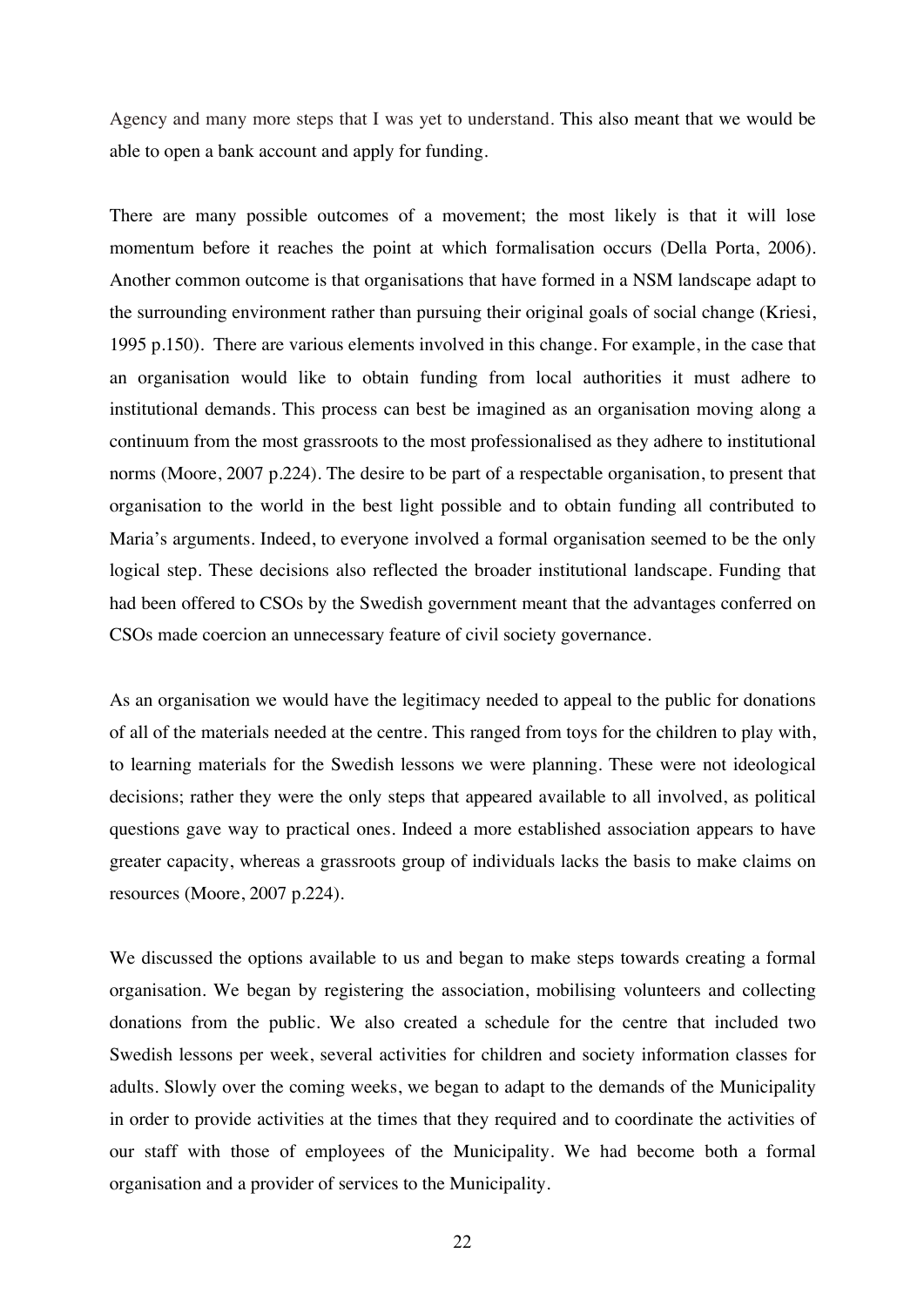#### *RWU in the Swedish Civil Society Landscape*

The process of forming a CSO was thus reliant on two interrelated factors. The first, the requests of the government and local municipality (the institutional level) to provide services and the second, the personal motivations of the volunteers. I will categorise these two factors conducting and conduct respectively. However the role of RWU, forming in order to provide a service represents an unusual and novel role for CSOs that has only recently been discussed.

In fact, in Sweden the civil society discussion has been the cause of much consternation. As late as 1990 most political scientists focussed on the state and public sector, with the majority of research concerning civil society conducted by historians who focussed primarily on the "popular movements" (*folkrörelse*r) that were a prelude to the labour movement and rise of the Social Democrats (Trägårdh, 2007 p.22). Furthermore, since the view of the society itself was something almost indistinguishable from the state in Sweden, the term "civil society" presented some definitional problems. Indeed, what the Social Democrats had succeeded in doing over a 60-year period was creating the "peoples' home" (*folkhemmet*), a land in which welfare, the state and society were almost synonymous (ibid p.30). Civil society had become an integral part of the state.

Within this socio-political structure, CSOs played an important role in providing feedback and informing state decisions, forming an intrinsic part of a broader democratic structure (ibid p.32). However, in contrast to civil society in, e.g the US, Swedish civil society had traditionally been dominated on the one hand by local sports clubs, free time activity clubs and the like and on the other by social movements. Religious institutions, charities and social welfare did not attract the same membership (Ibid, 2007 p.31).

RWU therefore belongs to a distinct form of civil society in Sweden that has developed following the initial "welfare shakeup" that began in the 1990s in which specific characteristics of the welfare state changed drastically. Although the welfare state has not been enlarged since shakeup, a commitment to welfare has been upheld in the years that have followed, with public expenditure not rising, but not declining either (Hort, 2014 (I) p.277). The clear difference is a new "multifaceted battle over ideas and practices" (Hort, 2014 (II)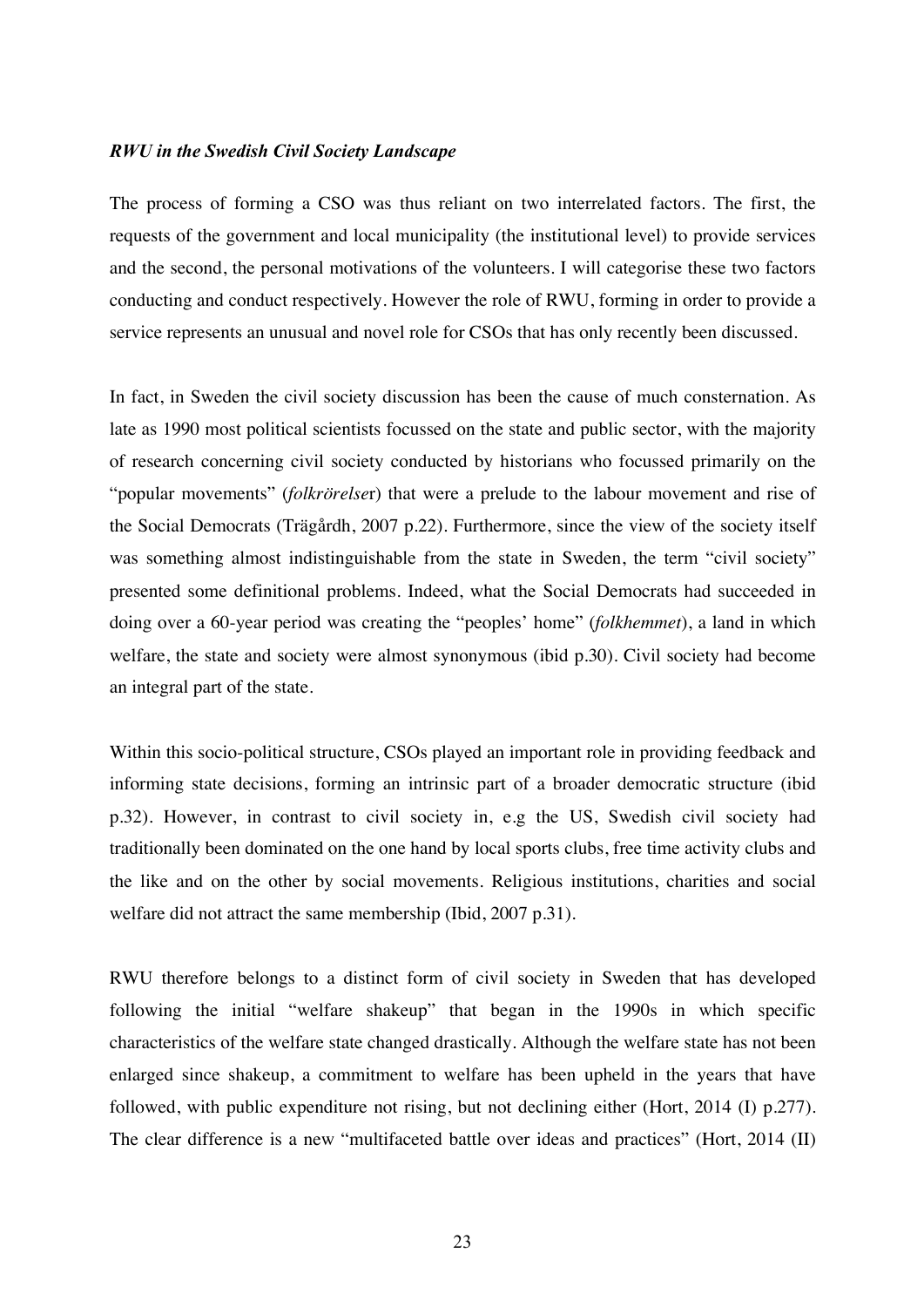p.111). One result of this battle is an increasing presence of the private sector and civil society in providing and managing welfare services.

Pressures on the Swedish welfare model are dramatically changing the role of "voluntarism" in Sweden. New challenges mean that CSOs tend to become executers of public tasks, for example maintaining football grounds, running children's day-care centres or taking care of elderly. The large number of refugees arriving in late 2015 and the state response is a good example of such challenges. As I have illustrated in this chapter, the decision to create a formal organisation is the outcome of an institutional environment in which formalisation is encouraged and facilitated.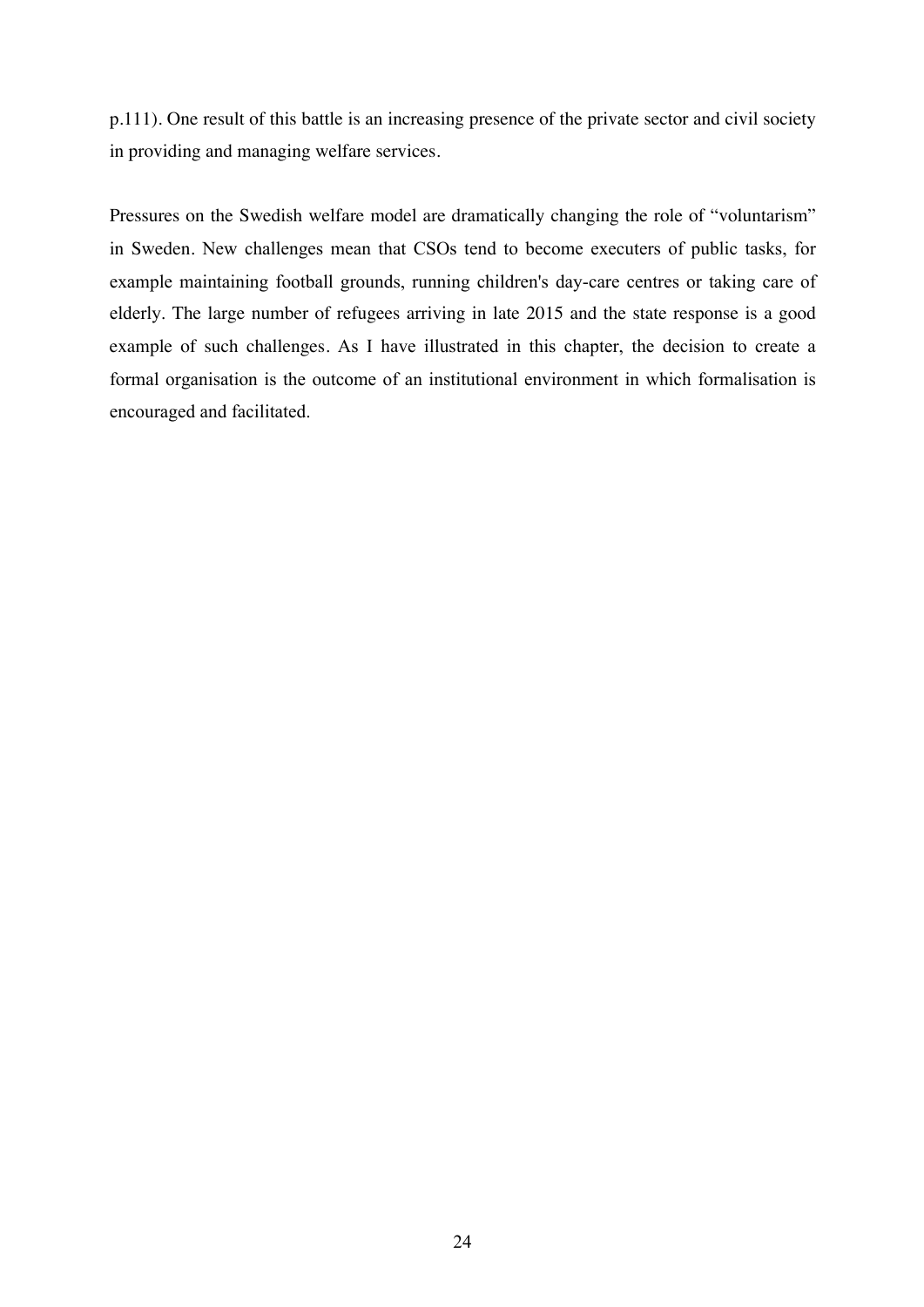### **Part 4: Discussion: RWU Through a Governmentality Lens**

*"From group and class solidarity, societal solidarity has sprouted forth and in this way, through the work of associations, democracy has consolidated its place in people's consciousness"<sup>3</sup>*

Until this point the analysis has focussed on the mobilisation in Uppsala and the formation and development of RWU. I have attempted to illustrate through my descriptions the situations through which "webs of significance" are woven by individuals attempting to create meaning of the refugee situation and find their role within it. I have also described the process through which the choice to formalise was made, that it was considered the only logical choice to those involved. The next section seeks to understand these processes from a more general perspective. I discuss the development of RWU into a formal organisation in the context of (neoliberal) governmentality and link CSO membership to a Swedish "democratic citizenship". Accordingly, this discussion moves away from the micro analysis that has been the focus until this point and instead situates the discussion within a broader structural perspective. I wish therefore to highlight the role of liberalization, deregulation and privatization in changing the character of CSOs in Sweden arguing that a new social contract is being negotiated through this process. As such I move between the analysis of RWU and the refugee situation more generally in order to understand how the role of RWU is reflection of more general trends in Sweden.

#### *Government*

Government, far from possessing the political connotation it often does today, has long been associated with self-control, guidance for the family, directing the soul and so on (Lemke, 2010 p.50). In its broadest sense, governmentality is how we think about governing, or our "mentalities of government" (Rose and Miller, 1992 p.24). It includes any way of thinking about, calculating or responding to a problem in a systematic way, often drawing on formal bodies of knowledge and expertise. However it does not refer to the individual mind or consciousness. Governmentality proposes that thinking is a collective activity based on the bodies of knowledge, belief and opinion in which we are all immersed (Dean, 2009 p.24).

 <sup>3</sup> *(*Karlbom, 1949) In *The Citizenship Book,* given to 21 year olds as a gift by their municipality between 1949 and 1966.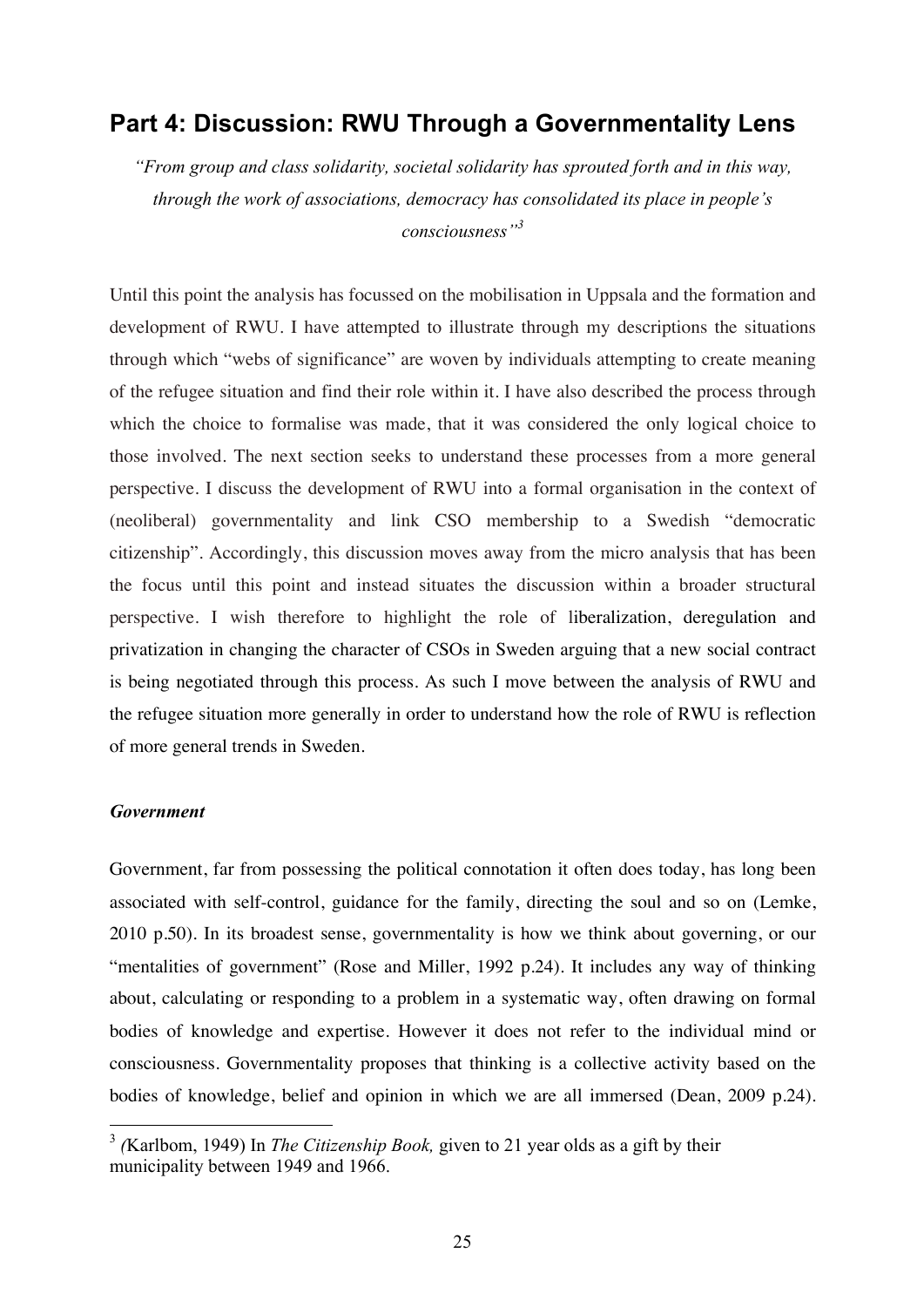Government is embedded in language and technical instruments and as such, the ways in which we think about exercising authority are based on the theories and other forms of knowledge that are available to us (Ibid, p.25). My target of analysis is therefore not theories, institutions or ideologies, it is rather 'regimes of practices'; where what is said and done, both the planned and the taken for granted, meet and interconnect (Foucault, 1991.p75).

Governmentality comprises a diverse range of reflexive understandings of how we conceive of the conduct of human beings towards the pursuit of specific ends. For example, understandings of how "people are caught up in new ways of doing things, on the basis of the narratives experts construct to connect a specified problem to a proposed solution" (Li, 2011 p.100). Through analysing government, we may form a greater understanding of the processes that guide behaviour in society. This includes the conditions under which regimes of practices come into being, are maintained and are transformed (Dean, 2009 p.29). The following chapter thus situates the theories on collective behaviour discussed above and the formalisation of RWU within an analytics of government, explaining how our behaviour is conducted along certain lines coherent with a neoliberal form of government, that is to say, efficient economic conduct and that civil society in Sweden is subject to these processes. The analysis of government is therefore concerned with how thought becomes embedded in the technical means for the shaping and reshaping of conduct in both practices and institutions (Dean, 2009 p.27). This includes staff employed by the Municipalities, Migration board and volunteers with RWU.

Nevertheless, this conception of government does not imply that the state plays less of a role in governing. On the contrary, through the genealogy of governmentality Foucault endeavoured to display how the modern sovereign state and the modern autonomous individual codetermined each other's emergence (Lemke, 2010 p.51). Understanding governmental rationalities thus relies upon exploring how knowledge and expertise affects decision-making– and peoples' behaviour –in concrete terms and will be illustrated using the day-to-day interactions I have described throughout the thesis as well as general occurrences during the refugee influx as a whole.

In the case of RWU and the refugee situation in Sweden, this entails questioning the processes through which governmental rationalities penetrate and influence patterns of behaviour and decision making, both within RWU and within institutions involved in managing the refugee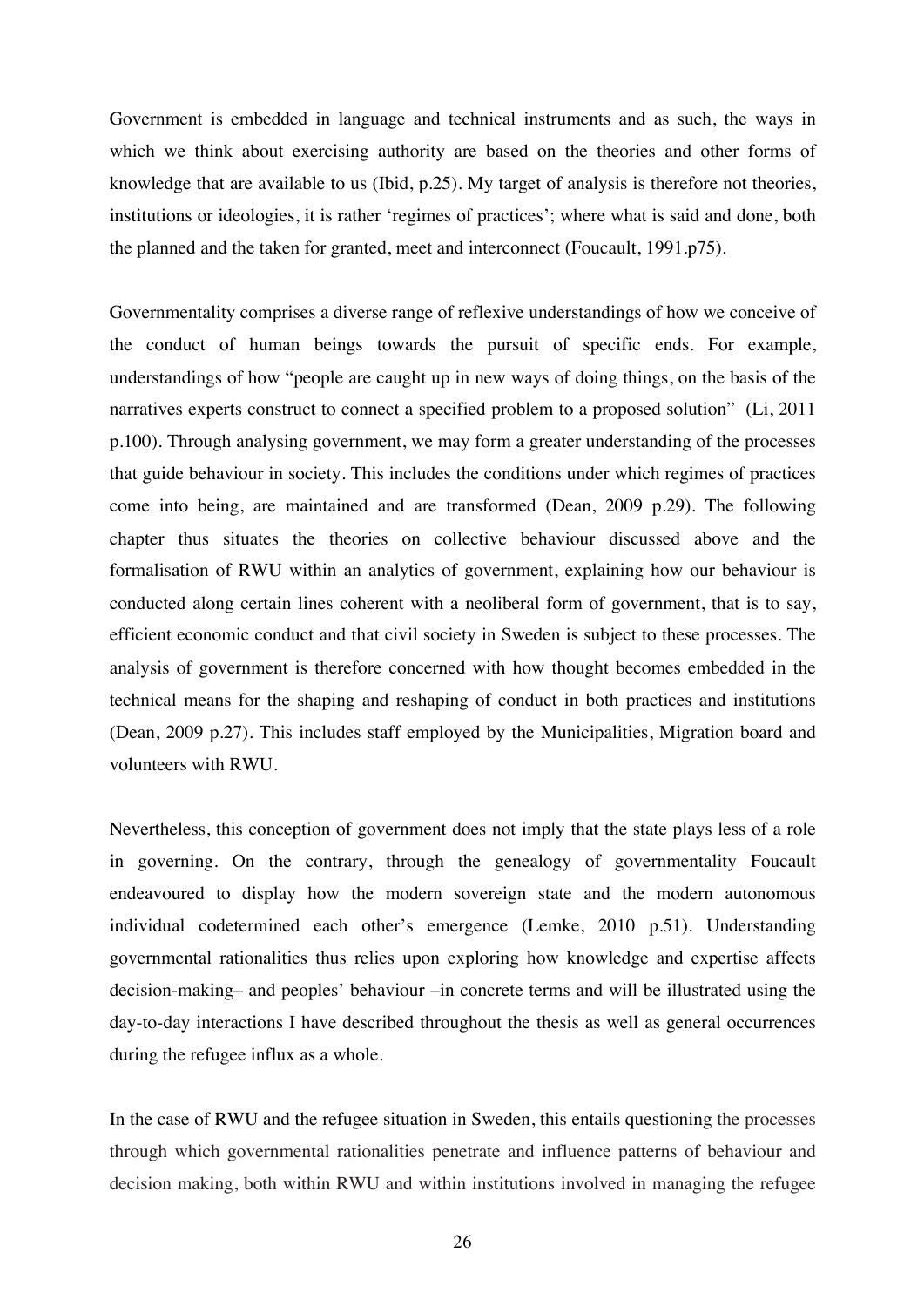situation. Consequently, rather than constructing oppositions between state and civil society, public and private, government and market, it is helpful to conceive of these realms of society as stages on which the 'conduct of conduct' is acted out. We see that power, rather than imposing constrains on citizens, is concerned with 'making up' citizens capable of bearing a kind of regulated freedom (Rose and Miller, 1992 p.24). Both state and civil society in this sense are part of the same political field in which seemingly antagonistic organisations may nonetheless share discourse and norms and thus influence one another.

#### *Problematising the refugee 'crisis'*

Just how our choices are regulated is nevertheless a complex question. The overall idea of governmentality relies on questions of problematisation; questioning how a government addresses a problem and develops strategies to solve it (Gurpinar, 2014). Hence, we may begin by asking the questions: 1. How was the refugee situation problematized? and 2. What effects did this have on the conduct of actors involved? Since we may reasonably conceive of a number of alternative approaches to managing the refugee situation, identification of the specific strategies employed serves as an excellent starting point in understanding the decision making process.

The government's decision to accept all refugees arriving in the first months of the refugee influx honoured a long history of refugee acceptance policy in Sweden and entailed providing accommodation, food and medical assistance during the processing of asylum applications. Accordingly, it was the Migration board's responsibility to find accommodation and process these applications. The government also assigned the MSB (Civil Contingencies Agency) – usually responsible for emergency relief– to coordinate actors in order to enable them to work efficiently together. These actors included the migration board, local municipalities, private actors and civil society. Additionally, 10 million SEK was granted to the Red Cross in order to "make use of the voluntary engagement" and "collaborate with other organisations" (government.se). Later, further funds (up to 100 million SEK) were assigned to promote civil society engagement assistance including large NGOs.

These decisions have several implications relevant to my analysis. With the sole responsibility to provide housing resting with the migration board, they would follow an existing legal framework for providing refugee housing in the context of an extreme lack of publicly owned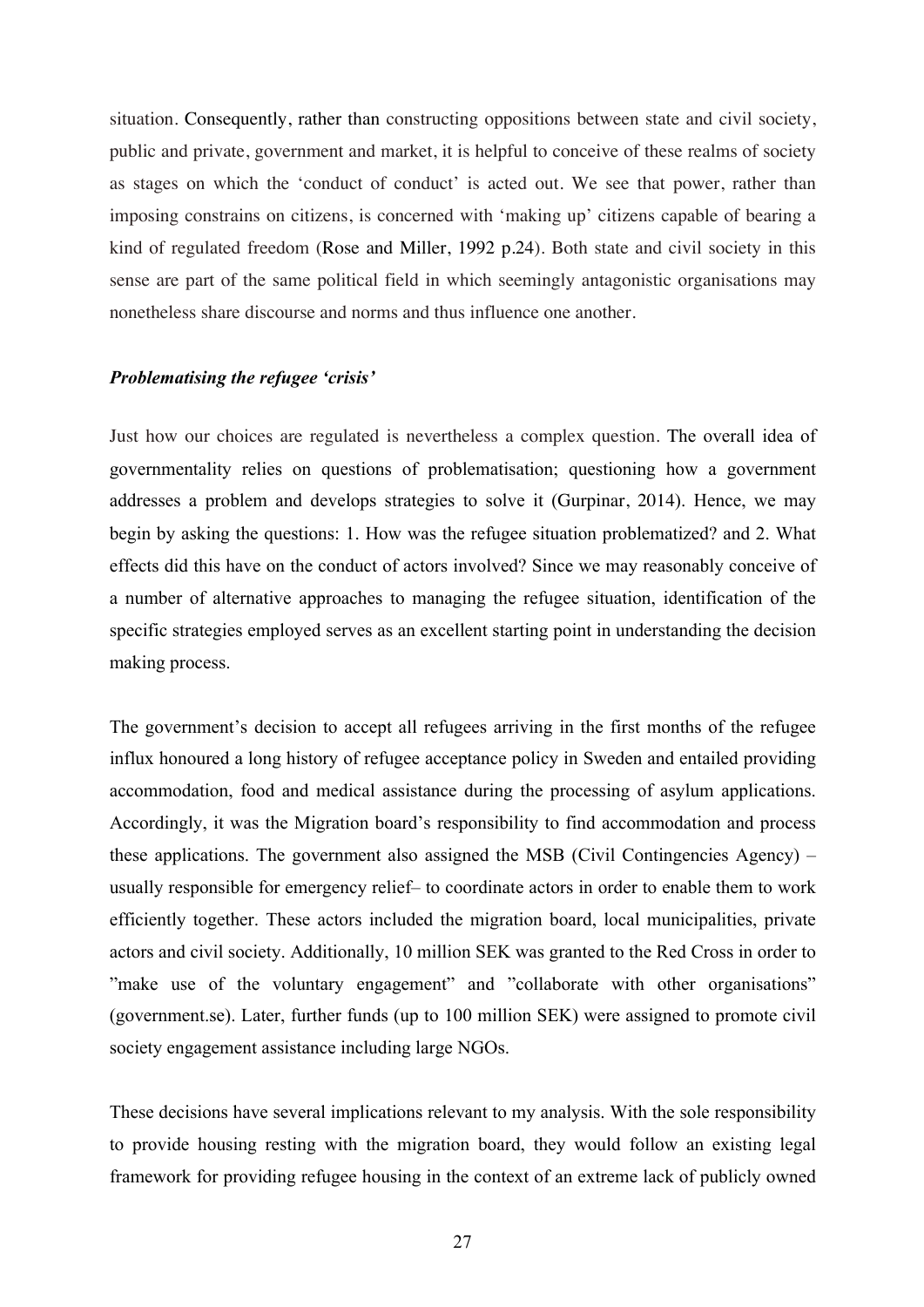accommodation. Secondly, civil society and volunteer participation was to be actively encouraged through funding and coordination.

#### *Concrete outcomes*

Although the migration agency previously owned a large number of accommodation facilities around Sweden last used during the influx of refugees in 1992, the privatisation drive of the 1990s witnessed the sale of most of these centres. This was executed with the explicit plan to utilise the provision of private accommodation in the case of an overwhelming refugee influx or for local Municipalities to provide emergency accommodation. Therefore, in the acute situation that occurred in the autumn of 2015, the most obvious solution to employees of the Migration Board was to utilise private accommodation providers and emergency accommodation as this was immediately available. In fact, the migration board has been criticised for its spending on accommodation, specifically the procurement of privately owned centres, by the Swedish National Audit Office (NAO) in a recent report in which they claimed that the Swedish Migration Agency, before the autumn of 2015, could have worked more effectively and systematically in the acquisition of accommodation centres…(which would have)… resulted in a better working situation for the Swedish Migration Agency's personnel; better accommodation for the asylum seekers… and more effective use of central government funds" (National Audit Office, 2017).

Secondly, following the government's decision to support and fund the Red Cross (who would also be responsible for coordinating other organisations), CSOs took on the responsibility of receiving refugees and providing immediate support, as well as coordinating and providing many social services and advice to refugees.

That is not to say that these rationalities were all directly applicable in Uppsala. In this case at least, the centre was not procured from a privately owned company. What these decisions serve to illustrate is that the rationalities of government influence the conduct of actors. The employees of the Migration board only had a limited number of accommodation options and likewise civil society actors' funding possibilities lay with providing the services required. Therefore whilst making sense of government action is problematic, the decisions of the state reflect a core characteristic of neoliberal governmentality which embraces the strategy of shifting responsibilities of the state into the realm of private individuals, entrepreneurs,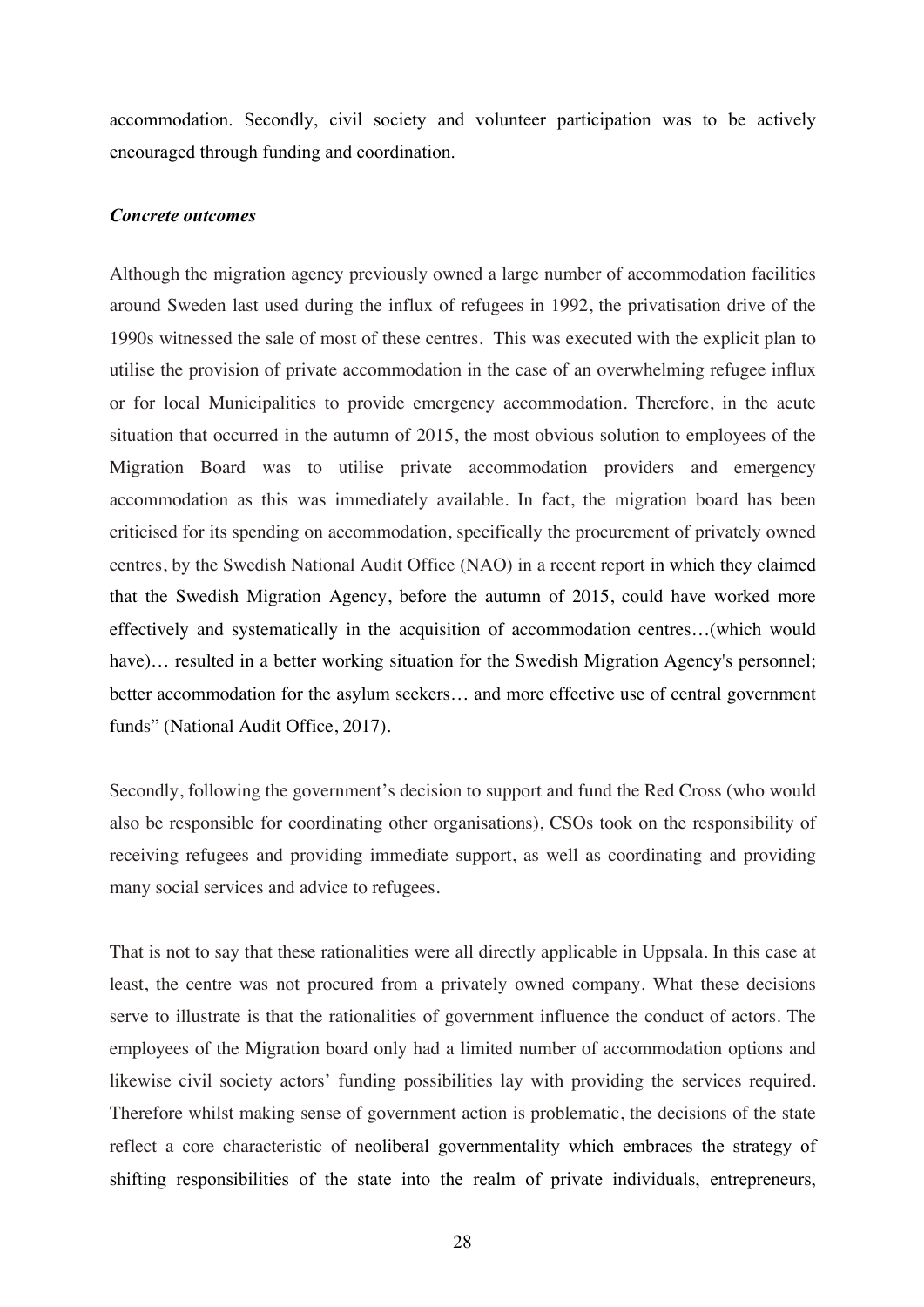companies and civil society. In contrast to post war policies that were specifically decommodifying and thus sought to distance utilities and government services from market dependence, government decisions concerning the refugee situation relied heavily on the provision non-public solutions.

Though the trends of liberalisation and privatisation have not reduced the role of state intervention, they have shifted bureaucracies from decommodifying to marketising ones (Cerny, 1997 p.266). Private, municipal and CSO actors were treated as services providers and as such reflected this conduct in their behaviour, an outcome consistent with a NPM approach.

#### *Conducting a movement*

The decision to treat CSOs as service providers played a central role in conducting the behaviour of those involved in the Uppsala Refugees Welcome movement. We may remember that the movement began as a political mobilisation aimed at pressuring the government into accepting more refugees and preventing the restriction of refugees crossing the border. However as we have seen, this aim changed rapidly in order to achieve immediately attainable objectives: The demonstration opened the door to further volunteer coordination and the construction of a new network and this in turn brought together the manpower needed to establish an organisation.

As I described earlier, the 'popular movements' played an important role in the development of the Swedish welfare state. By participating in the popular movements, Swedes are said to have fostered a Swedish *democratic citizenship* through which citizens have "evolved" the responsibility and community necessary for democratic government (Swedish road to democracy p.20). It is also this *democratic citizenship* which is deemed to be one of the driving forces in the creation of and participation in CSOs such as RWU.

As I discussed in the second chapter, the *repertoires* that participants in a demonstration draw on and patterns of organisation in a country are critical factors in determining the formation of CSOs. Nevertheless, in Sweden participation in a CSO has not historically been premised on the provision of services. The role of RWU is rather the result of a changing political rationality which is inadvertently prescribing a new role to civil society. Since the possession and administration of knowledge is central to the operation of government, bureaucratic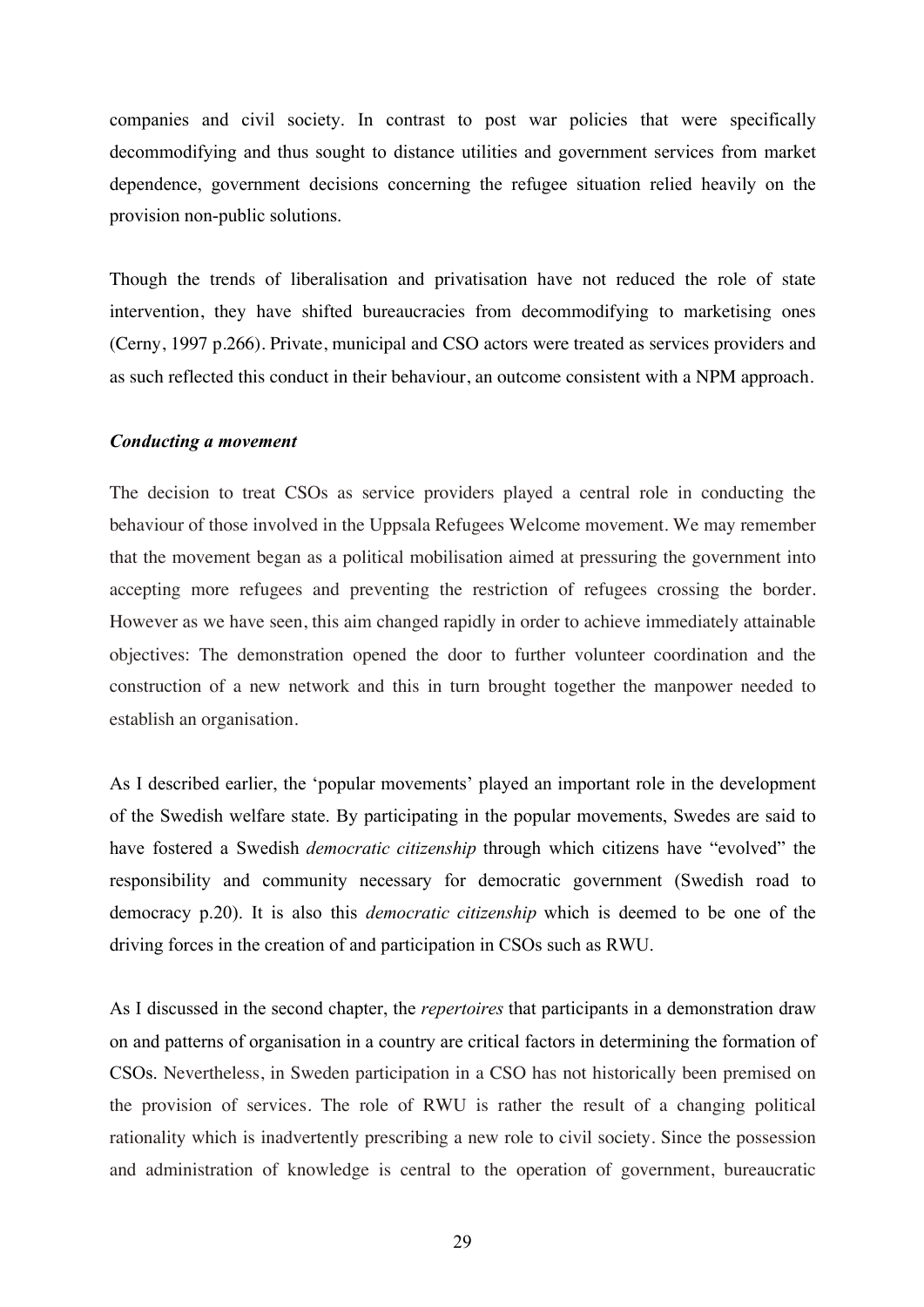knowledge, in this case possessed by the Migration Board, served to administer the refugee situation and determine which institutions were best able to perform the roles required. In this way, the state may specify the institutional machinery involved in the establishment of market dominance whilst guiding what constitutes effective social membership (Cerny, 1997 p.251). Making use of Swedish *democratic citizenship* the state simultaneously reinforced the role of market services whilst guiding the role of CSOs.

The role of RWU may thus be viewed from two perspectives. Firstly, as a democracyenhancing project, it provided individuals with a civil engagement function. For example, by working together in the refugee centre, by interacting with one another in meetings, by being part of a board and voting on decisions, membership in a RWU played the democracyenhancing role that I have outlined in previous chapters, a role that was shaped by previous forms of contention and ideas of Swedish citizenship. The second role that I wish to highlight is an opposing one in which RWU worked to fill the gaps created by the changing welfare regime and is part of an on-going renegotiation of the social contract. This role is one in which members of RWU provided services that could arguably be provided by either the state or private sector. The financial support offered by the state to finance "civil society's management of the refugee crisis" (government.se) signals devolution of responsibility from the state to civil society. It also prescribes a changing role to CSOs in Sweden and through this, redefines the role of individuals within civil society.

Civil society organisation therefore offers room to articulate alternative views of citizenship (Dahlstedt, 2009 p.21). On the one hand, CSOs provide an individual with a role that includes them in the democratic process, yet on the other their volunteer work alleviates demands on state resources. In other words, resistance is co-opted into a practice that support the state. Furthermore, these strategies have not been imposed from above; rather they have been facilitated by government yet adopted as practices of self-government in everyday routines and disciplines. Put another way, civil society "becomes a sphere for co-opting and shaping of the right kind of rational conduct" (Kurki, 2011 p.354)

#### *The role of the market*

The changing constellation of civil society also signals a new role for the market. Interestingly, the Swedish government has come under much criticism for its handling of the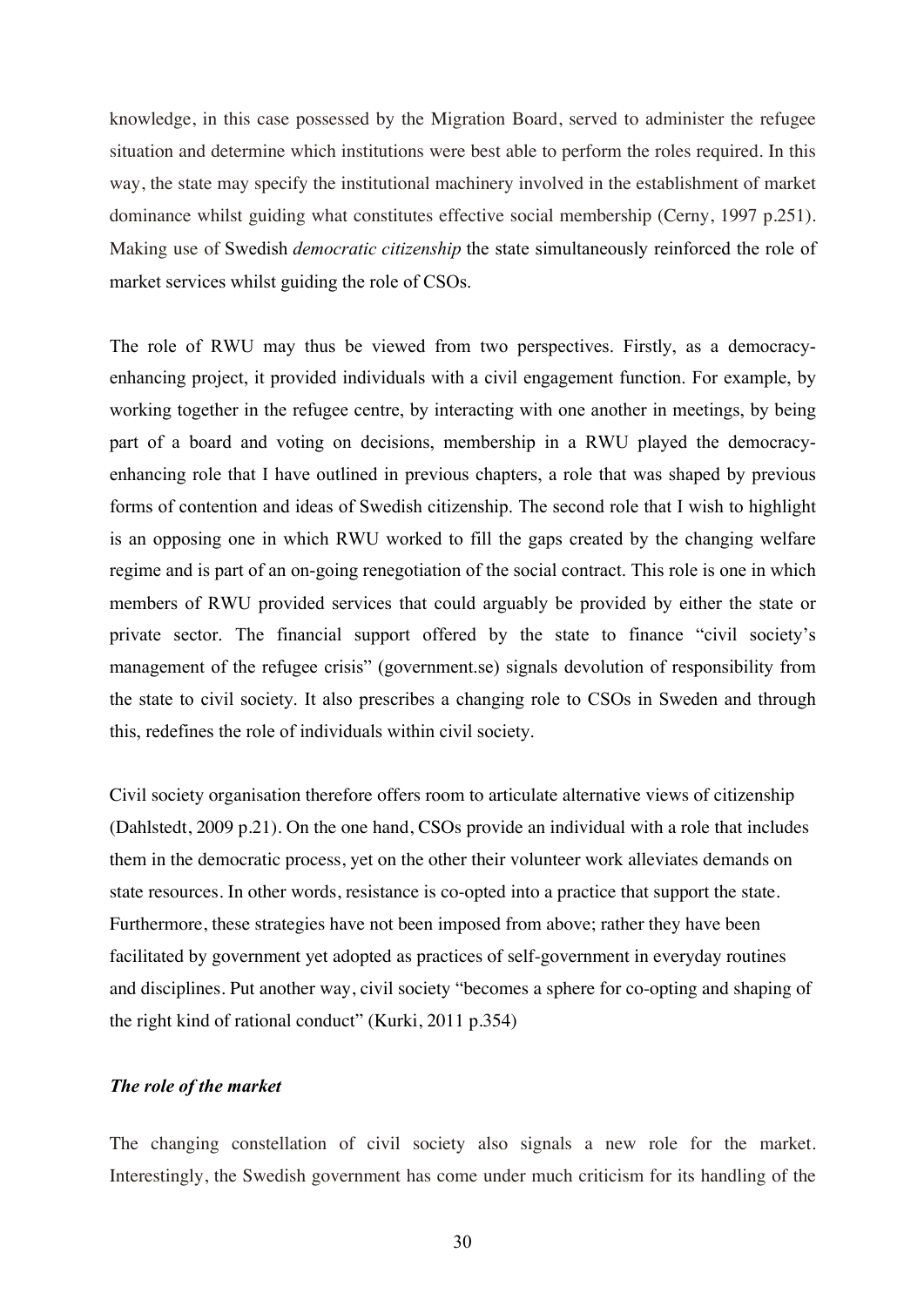refugee situation and the fiscal costs associated with it, both in media reports and financial reports carried out by the NAO (NAO report). However the government did not introduce any legislation that would limit the maximum amount charged for accommodation despite the possibility that the private sector may take advantage of the refugee situation in order to maximise profits.

The decision-making processes in government reflect a central idea in NPM that bureaucracies directly producing public services should be replaced by bureaucracies that closely monitor and supervise contracted-out and privatized services (Cerny, 1997). The assertion made by proponents of NPM is that ensuring the most efficient use of resources may prevent excessive government. However, analysis has shown that the use of private accommodation resulted in much higher costs (for example, accommodation procured by the Migration Agency from private providers costs 348 SEK per day (including allowances), compared with 149 for apartments or 201 for dormitories rented directly by the agency (Swedish NAO, 2017) and an increased need for volunteer involvement, yet has failed to reduce the role of the state. The allocation of resources to fund private accommodation is perhaps one reason for limited spending on other refugee services and thus an increased role for volunteer activities such as those provided by RWU.

Therefore the changing function of bureaucracies expresses a renegotiation of the role of government, specifically with reference to NPM. For example, speaking to the centre manager (an employee of the municipality) I was told: "we are like a hotel and they are the guests". In his view, his job was to manage staff who were responsible for providing a service akin to a hotel; Bed, food, general advice if needed. In this way, the refugees were transformed into 'clients' and the public sector a provider. This is a trend demonstrative of procedural reforms and organisational shifts that are characteristic of the NPM doctrine.

The manager's staff mirrored this view; according to one, this was how the migration board prescribed the role of operators. The municipality had no mandate to provide any more or less services than what were demanded of them. They were fulfilling a contract to provide accommodation and food only. Although the present case is specifically related to the refugee crisis, this logic applies to other fields of public service provision; rationalities of NPM begin to colonise the thinking of both decision makers and service providers resulting in a gradual shift in conduct.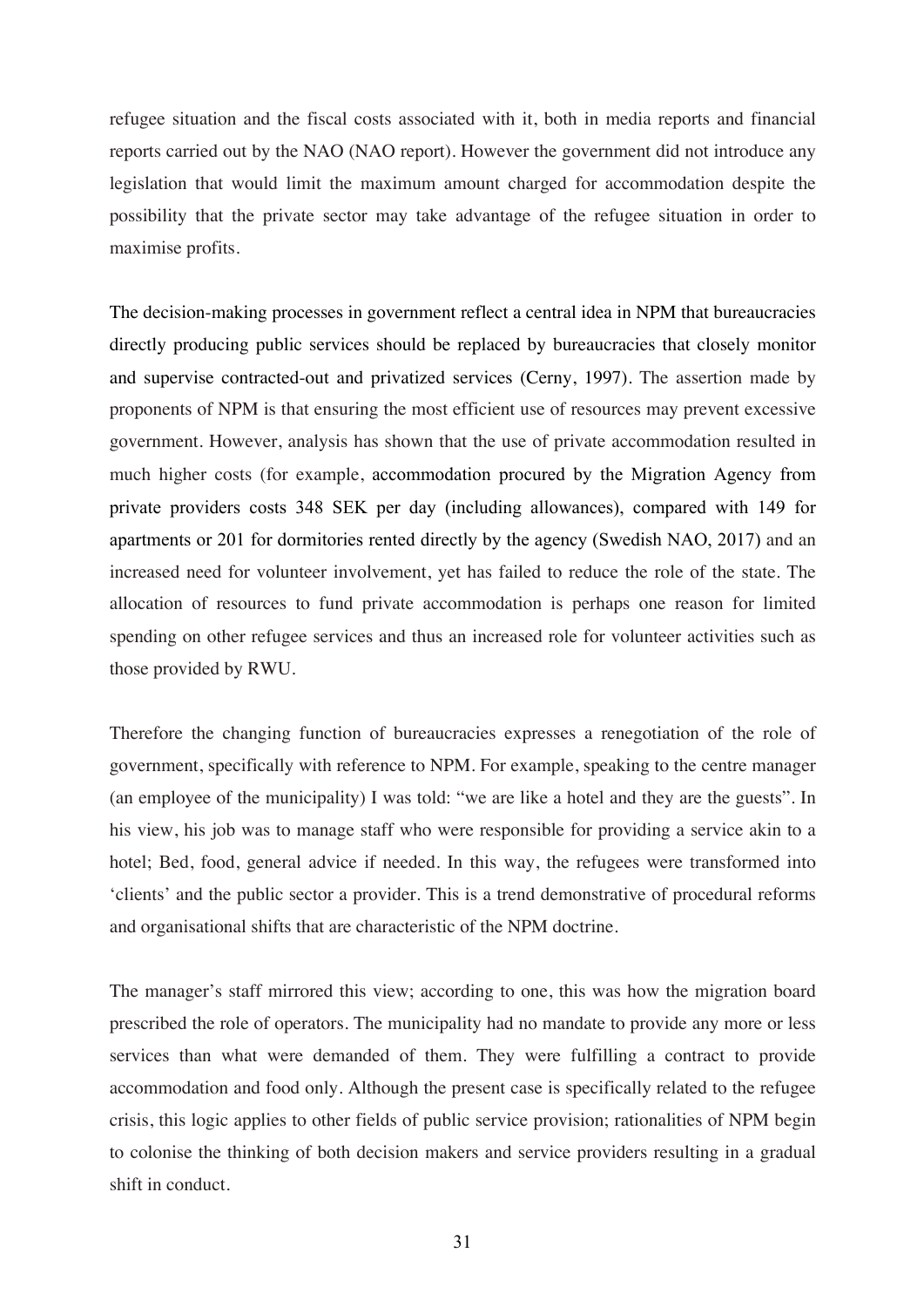This is relevant whether or not changes are proved to be efficient or not. Institutional changes serve to affect the mix of organisational logics that organise a given field (Meagher *et al.,*  2016 p.808). The effect is new constellations of relationships, norms and justifications for action within a field, to the extent that certain forms of action, for example the provision of private accommodation by the migration board or the behaviour of staff in Uppsala municipality come to reflect new forms of conduct within that arena. Behaviour seems to be linked to the ideological dominance of the NPM doctrine and therefore is exhibited in both the private and public domain.

Market rationalities are also reflected in the conduct of RWU. For example in attempt made later to secure funding for a refugee centre with employees and provide services to refugees and the general public. Rather than formulating goals that reflected their initial values, their goals came to reflect the values of the market as they attempted to diversify, providing services and pursuing funding. This process of marketization reflects mentalites in which the market "is presumed to work as an appropriate guide- an ethic- for all human action" (Harvey, 2005 p.165).

As I have argued, the 1990s ushered in an increased commodification of welfare services and the emergence of neoliberal governmentality within public institutions linked to the rise of NPM. This can be compared to classical liberal governmentality in which the state role was to monitor and define market freedom. The distinction is that within neoliberal rationalities the market serves as the organising principle for the state and society (Kusic, 2013 p.10). In the present case we can observe the manifestation of these rationalities in the conduct of the government in their decision-making, the bureaucracies in managing and directing resources and the conduct of volunteers attempting to carve out their role in the response to the influx of refugees.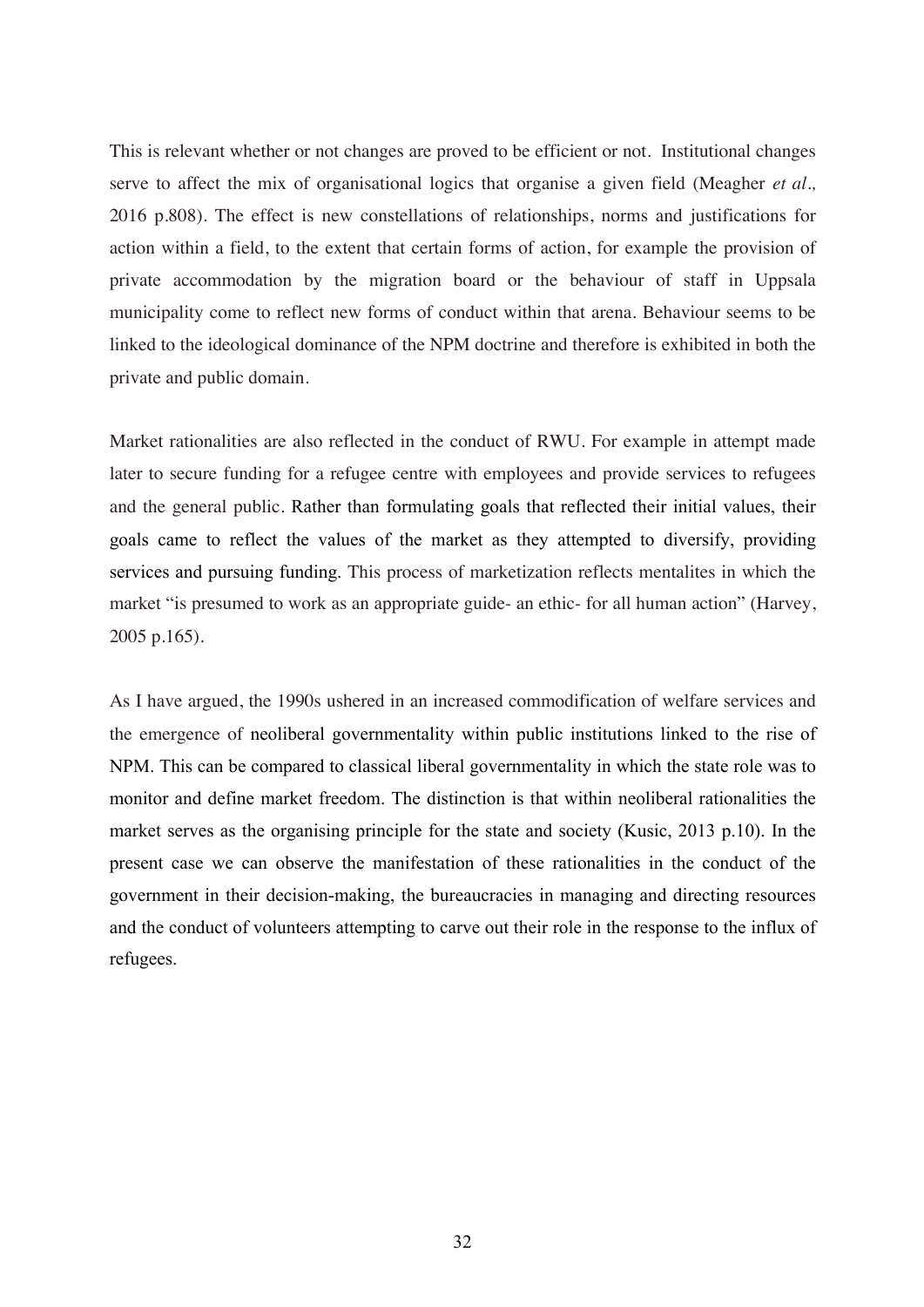## **Conclusion**

In Sweden CSOs are, and will in all likelihood continue to be a dominant factor in social and political life. Civil society has a long, rich history within Sweden and is part of the fabric of the welfare state, governance mechanisms and Swedish citizenship. Nevertheless, what must be borne in mind is that civil society behaviour is ever changing, ever adapting and subject to a constant process of negotiation.

In chapter one, I argued that the demonstration occurred as a result of existing *repertoires of contention* in Sweden that reflect a long tradition of non-violent protest. These *repertoires*, it was argued, reflect one form of conduct that has come about through struggle and negotiation, but also through the deliberate guidance of behaviour. In chapter two I followed the development of this process, describing how, following institutional demands, this momentum was translated into the creation of a formal CSO. Chapter three argued that this whole process can be best understood as a renegotiation of civil society engagement in response to the increasing pressures of rational economic conduct.

As I have attempted to demonstrate through my descriptions, these negotiations do not only take place at the national or even the regional level, they are reflected in daily interactions and the decisions of individuals as they seek to make sense of the world around them. As such, the conduct of behaviour takes place through a diverse range of mechanisms. From government decisions, to the implementation of policy by the Migration board or Municipalities, conduct has been shown to be guided by the institutional landscape within which CSOs operate and options that individuals feel are available to them whilst navigating this landscape.

Therefore, since the role of CSOs in Sweden is undoubtedly subject to change, one question to ask is in which direction and in the pursuit of which objectives will CSOs be guided? Furthermore, who will do this guiding? It would be naive to claim that CSOs in Sweden have not always been subject to the political fluctuations and ideological variations that are part of a democratic system. However what I would like to highlight is that the post 1990 economic regime and the rise in NPM are fundamentally altering the character of civil engagement in Sweden and the rationalities that guide conduct.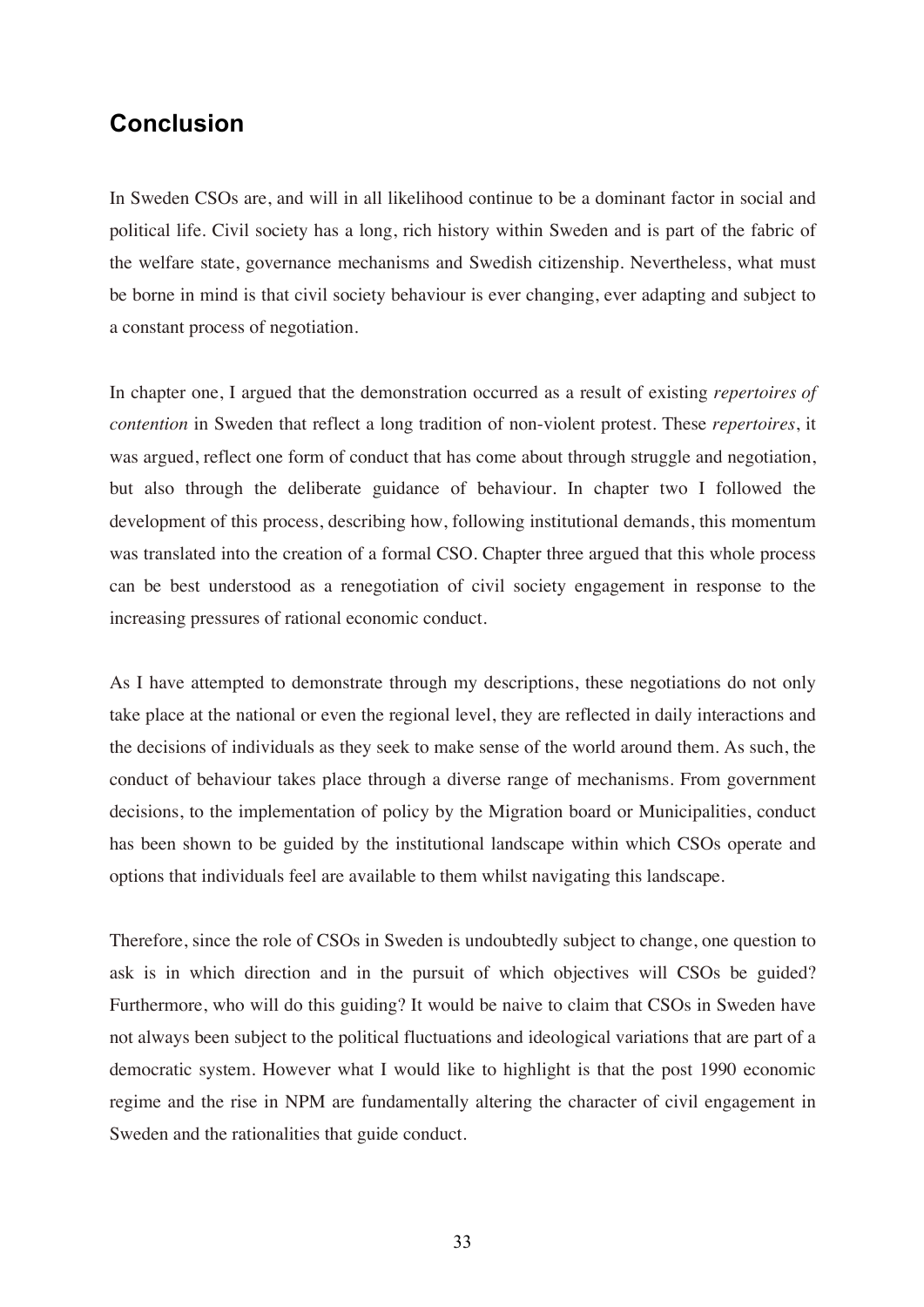In the present case, the individuals involved in RWU deviated drastically from the character of their initial demonstration in order to perform the role of service provider to the Municipality and I have tried to demonstrate how this can be linked to rationalities of efficient economic conduct. Since civil society performs such a vital role in Sweden, further research on the conduct of civil society behaviour may form a vital resource in informing members of CSOs in the choices that they make. Furthermore, it could serve to illuminate the close links between government decisions, and a sector that is considered independent of government. Finally, it could help to form a vital distinction between CSOs act as a counterweight to, or a component of the economic system.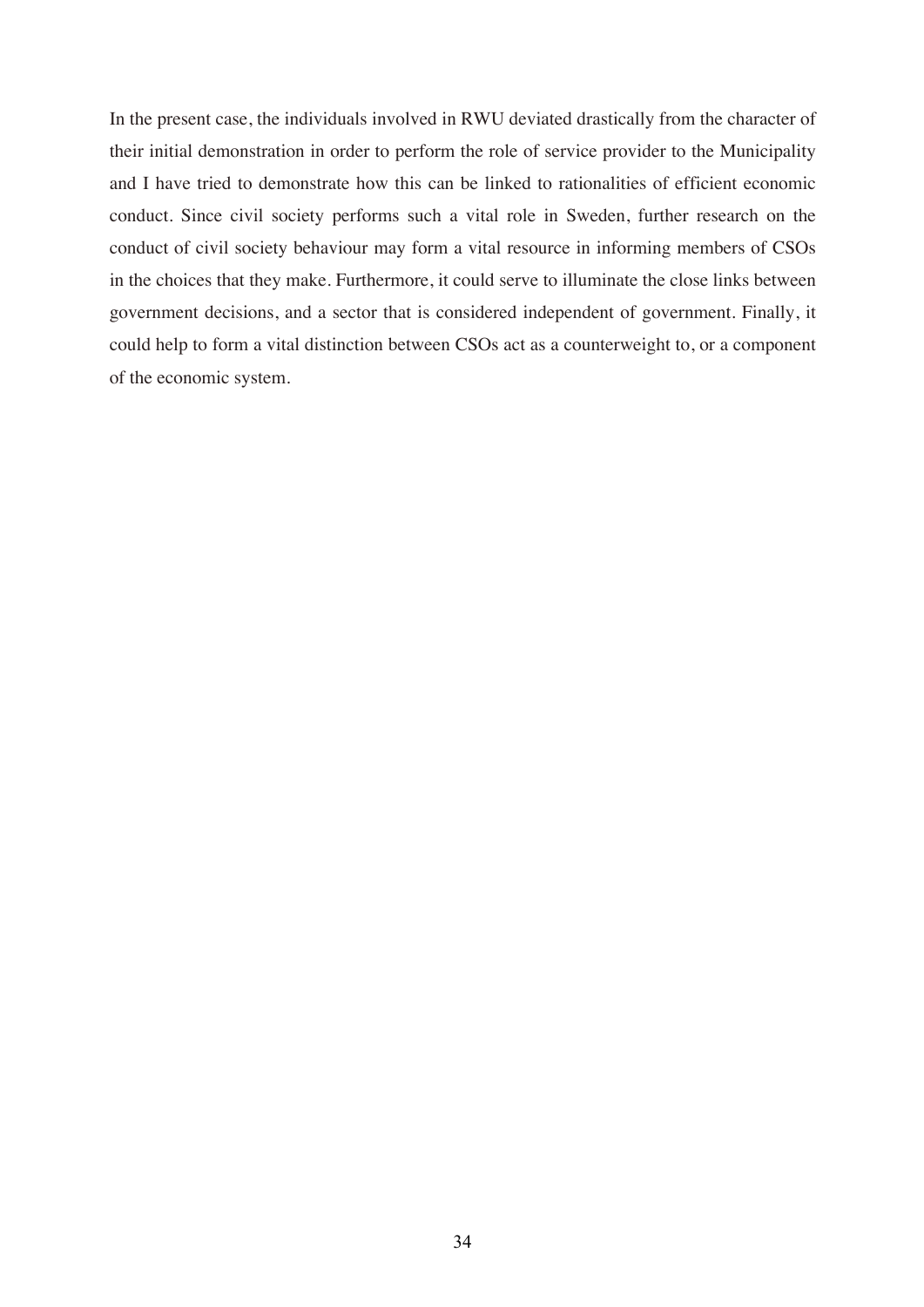# **References**

Aguirrc *et al.* (1996) *A Test of the Emergent Norm Theory of Collective Behavior*. Sociological Forum, Vol. 13, No. 2, 1998.

Balme, R and Chabanet, D (2008) *European Governance and Democracy: Power and Protest in the EU*. Plymouth: Rowman and Littlefield Publishers.

Cerny, P (1997) *Paradoxes of the Competition State: The Dynamics of Political Globalization.* Government and Opposition: Volume 32, Issue 2. Pages 251-274.

Christiansen, J (2009) *Four Stages of Social Movements*. Research Starters: Academic Topic Overviews. EBSCO Publishing Inc.

Clinard, M (2008) *Sociology of Deviant Behaviour.* Belmont: Wadsworth

Dahlstedt, M (2009) *The Swedish Road to Democracy? Governmentality, Technologies of Citizenship and Popular Movements.* Institute for research on Migration, Ethnicity and Society. (Available from: www.isv.liu.se/remeso)

Dean, M (2009) *Governmentality: Power and Rule in Modern Society.* London: Sage Publishing.

Della Porta, D and Diani, M (2006) *Social Movements: An Introduction.* Oxford: Blackwell.

Desai, V and Potter, R (2014) *The Companion to Development Studies.* Oxon: Routledge.

Edgren, L (2009) *Political Outsiders in Swedish History, 1848-1932.* Newcastle: Cambridge Scholars Publishing.

Foley, M and Edwards, B (1996) *The Paradox of Civil Society* Journal of Democracy: Volume 7. No. 3, 1996

Foucault, M *et.al (1991) The Foucault Effect: Studies in Governmentality.* Chicago: University of Chicago Press.

Foucault, M *et.al* (2006) *The Government of Self and Others: Lectures at the Collège de France 1982–1983.* London: Palgrave Macmillan.

Geertz, C (1973) *The Interpretation of Cultures.* Basic books.

Goodwin, J *et al.* (2001) *Passionate Politics: Emotions and Social Movements*. Chicago: The University of Chicago Press.

Gurpinar, Ö (2014) *On the Trace of Neoliberal Governmentality: A case study on the Urban Transformation Projects in Istanbul.* 

Harvey, D (2005) *A Brief History of Neoliberalism.* Oxford: Oxford University Press.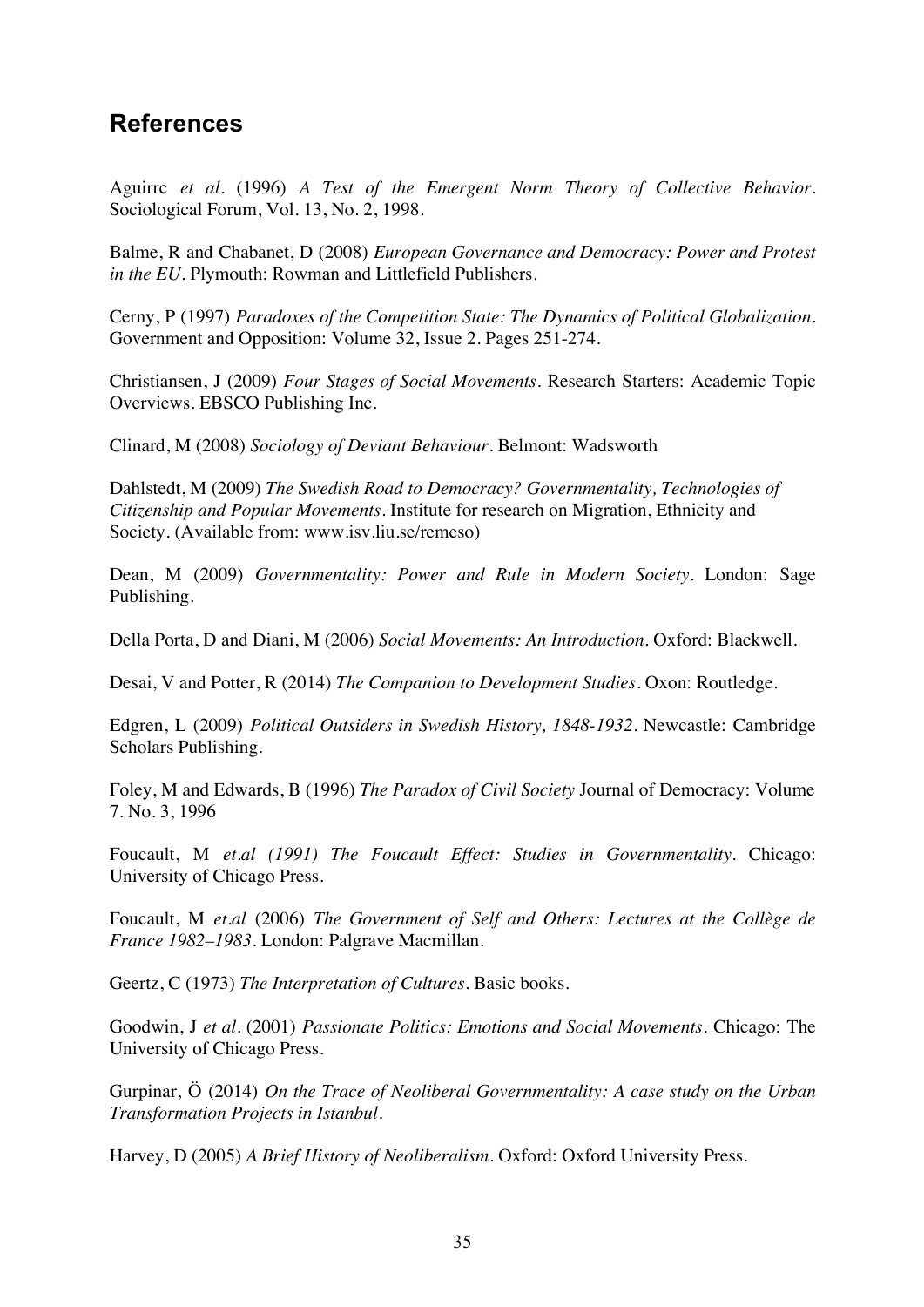Hort,S (2014) *Social Policy, Welfare State and Civil Society in Sweden. Vol.1 The History, Policies and Institutions 1884-1988 (library)*

Hort, S (2014) *Social Policy, Welfare State and Civil Society in Sweden. Vol.2 The Lost World of Social Democracy 1988-2015* 

Hoey, B A (2014) *A Simple Introduction to the Practice of Ethnography and Guide to Ethnographic Fieldnotes.* Marshall Digital Scholar (Available at: http://works.bepress.com/brian\_hoey/12/)

Kersbergen, K B *et al.* (2009) *Religion, Class Coalitions, and Welfare States*. Cambridge: Cambridge University Press.

Kriesi, H *et al.* (1995) *New Social Movements in Western Europe: A Comparative analysis.*  London: UCL Press.

Kurki, M (2011) *Governmentality and EU Democracy Promotion: The European Instrument for Democracy and Human Rights and the Construction of Democratic Civil Societies.*  International Political Sociology (2011) 5, 349–366

Kusic, K (2013) *Limits of Neoliberal Governmentality.* Central European University: Department of International Relations and European Studies.

Lemke, T (2010) *Foucault, Governmentality and Critique.* Rethinking Marxism: A Journal of Economics, Culture & Society, 14:3, 49-64.

Li, T M (2011) *Rendering Society Technical: Government Through Community and the Ethnographic Turn at the World Bank in Indonesia*. In Adventures in Aidland: The Anthropology of Professionals in International Development. David Mosse, ed. Pp 57-80. Oxford: Berghahn.

Madeley, John (1995) *The return of the Swedish democrats: phoenix or ostrich.* West European Politics, 18 (2). pp. 422-428.

McLauglin, K *et al.* (2002) *New Public Management: Current Trends and Future Prospects. London: Routledge.*

Meagher, G *et al. (2016) Big Business in a Thin Market: Understanding the Privatization of Residential Care for Children and Youth in Sweden*. Social Policy and Administration. VOL. 50, NO. 7, December 2016, PP. 805–823

Melucci, A (1996) *Challenging Codes: Collective Action in the Information Age.* Cambridge: Cambridge University press.

Moore, S *et al.* (2007) *Mapping the Grassroots: NGO Formailisation in Oaxaca, Mexico.*  Journal of International Development J. Int. Dev. 19, 223–237.

Putnam, R (1993) *Making Democracy Work: Civil Traditions in Modern Italy.* Princeton: Princeton University Press.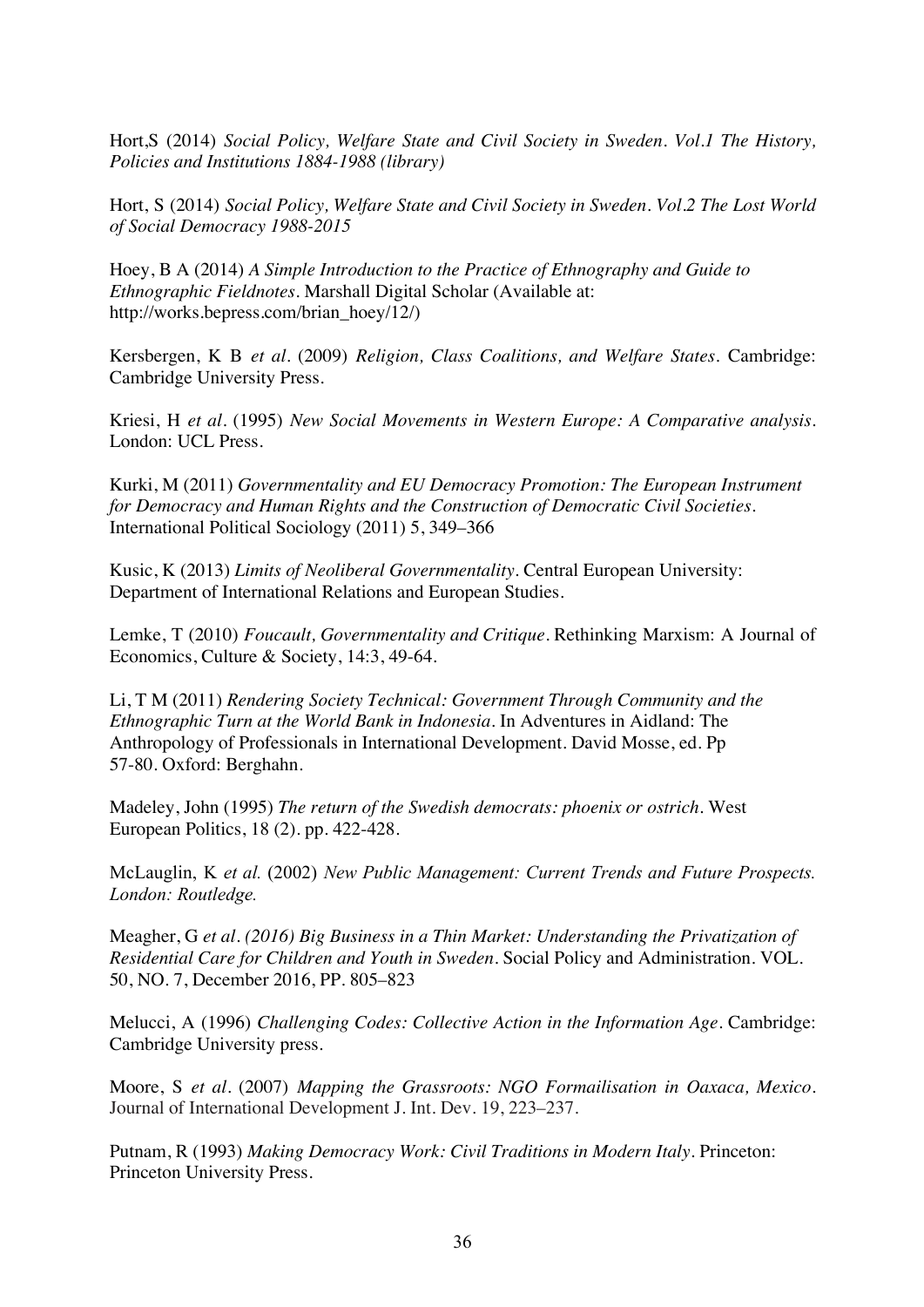Putnam, R (2000) *Bowling Alone: The Collapse and Revival of American Community.* New York: Simon and Schuster Paperbacks.

Rose, N and Miller, P (1992) *Political Power beyond the State: Problematics of Government.*  The British Journal of Sociology, Vol. 43, No. 2 (Jun., 1992), pp. 173-205

Rothstein, B (2011) *The Quality of Government Corruption, Social Trust, and Inequality in International Perspective.* Chicago: The Universtity of Chicago Press.

Snow, D *et al.* (2004) *The Blackwell Companion to Social Movements.* Oxford: Blackwell.

Steinmo, S (2010) *The Evolution of Modern States: Sweden, Japan and the United States.* Cambridge: Cambridge University.

Svanberg-Sjöval (2014) *Privatising the Swedish Welfare State.* Institute of Economic Affairs, 34 (2)

Tilly, C (1989) *The Contentious French.* Massachusetts: Harvard University Press

Trädgårdh, L (2007) *State and Civil Society in Northern Europe.* New York: Berghahn Books. (library)

Turner, R. H (1996) *The Moral Issue in Collective Behaviour and Collective Action. Mobilization*. An International Journal. 1996. 1 (1): 1-15.

Walzer, M (2007*) Thinking politically: essays in political theory*. New Haven: Yale University Press.

#### *Reports:*

Swedish National Audit Office (2017) *Lessons from the refugee situation in 2015*: Preparedness and Management. REPORT NUMBER : RIR 201 7:4

#### *Websites:*

Summers, H (2014) *How to eat like a local in Bodrum.* Lonely Planet online. Available from: https://www.lonelyplanet.com/turkey/aegean-coast/bodrum/travel-tips-and-articles/how-toeat-like-a-local-in-bodrum [Accessed 10/07/2016]

United Nations resource pages: *Civil society*. Available from: http://www.un.org/en/sections/resources/civil-society/index.html [Accessed 10/04/2017]